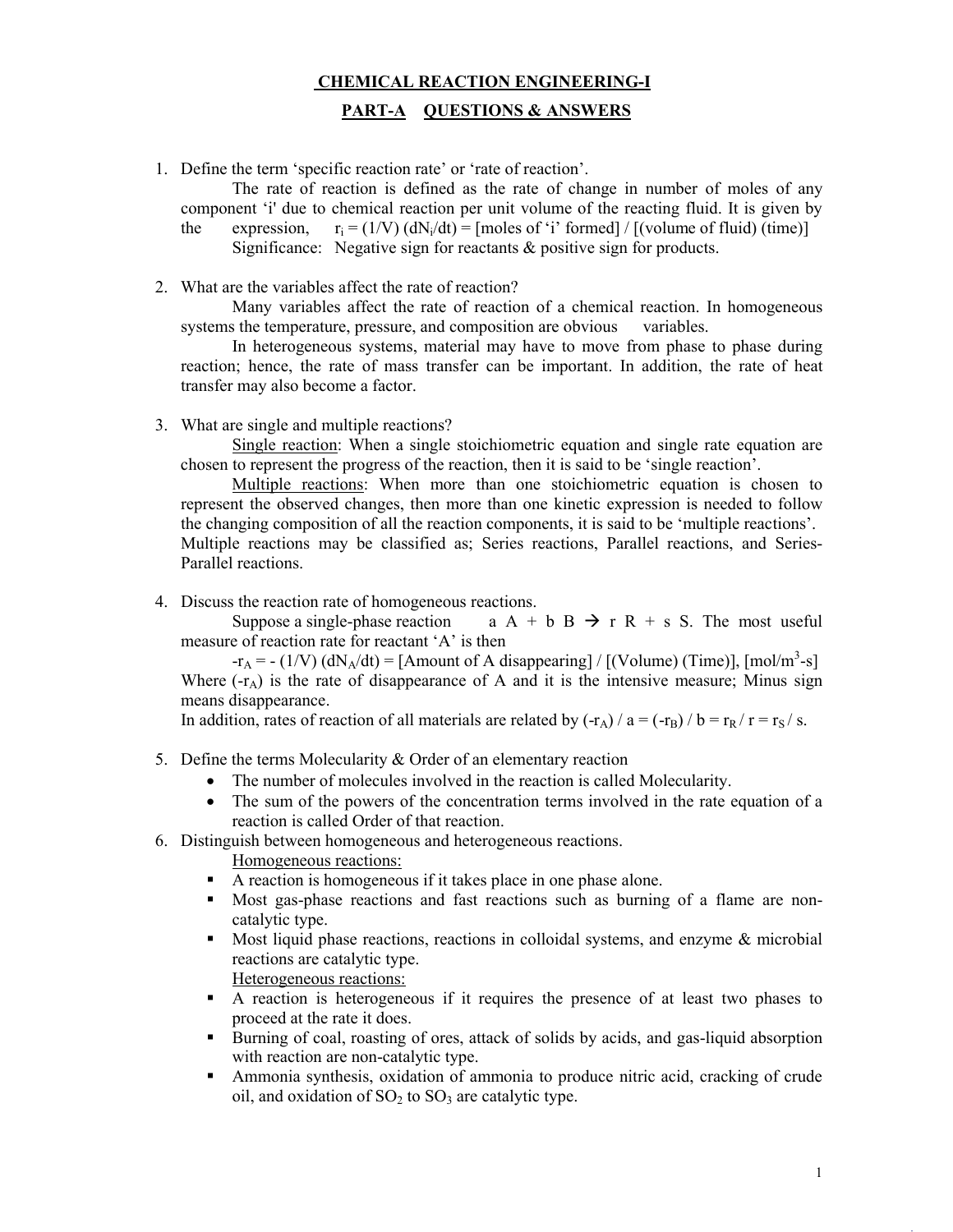- 7. Differentiate elementary and non-elementary reactions.
	- The reactions in which the rate equation corresponds to a stoichiometric equation are called elementary reaction.
	- The reactions in which there is no correspondence between stoichiometry and rate equation are known as Non-elementary reaction.
- 8. What are the various intermediates that can be formed in a non-elementary reaction?

Free radicals, ions and polar substances, molecules, transition complexes are the various intermediates that can be formed in a non-elementary reaction.

9. With suitable example, show the representation of an elementary reaction in terms of partial pressure.

For isothermal (elementary) gas reactions where the number of moles of material changes during reaction, the relation between the total pressure of the system  $\pi$  to the changing concentration or partial pressure of any of the reaction component is

$$
a A + b B + \dots \rightarrow r R + s S + \dots
$$

For the component 'A',  $p_A = C_A R T = p_{A0} - [(a/\Delta n)(\pi - \pi_0)]$ For the component 'R',  $p_R = C_R R T = p_{R0} + [(r/\Delta n)(\pi - \pi_0)]$ And the rate of the reaction, for any component 'i', is given by

 $r_i = (1/RT)(dp_i/dt)$ 

10. How will test the kinetic models that involve a sequence of elementary reaction?

In testing the kinetic models that involve a sequence of elementary reaction, we hypothesize the existence of two types of intermediates;

Type-I: An unseen and unmeasured intermediate 'X' usually present at such small concentration that its rate of change in the mixture can be taken to be zero. Thus, we have  $[X]$  is small and  $d[X]/dt = 0$ . This is called the 'steady-state approximation'.

Type-II: Where a homogeneous catalyst of initial concentration  $C_0$  is present in two forms, either as free catalyst 'C' or combined in an appreciable extent to form the intermediate 'X', an accounting for the catalyst gives  $[C_0] = [C] + [X]$ . We then also assume that either  $(dX/dt) = 0$  or that the intermediate is in equilibrium with its reactants.

Using the above two types of approach, we can test the kinetic model or search a good mechanism; Trial and error procedure is involved in searching for a good mechanism.

- 11. For the elementary reversible reaction,  $2A \rightarrow R + S$ , Derive the relation between equilibrium constant  $K_c$ ,  $k_1$  and  $k_2$ .
	- For the given, the rate of reaction is  $-r_A = k_1 C_A^2 k_2 C_R C_S$ .
	- At equilibrium,  $-r_A = 0$ . Then,  $k_1 C_A^2 k_2 C_R C_S = 0$  (or)  $K_c = k_1 / k_2 = (C_R C_S) / C_A^2$ .
- 12. For a reactant A (initial concentration  $C_{A0}$ ), its  $C_A$  varies according to  $(1/C_A) (1/C_{A0}) = k$  t. where't' is time and 'k' is kinetic constant. Derive an expression for the rate of reaction.
	- The given expression can be rearranged as  $(1/C_A) = k t + (1/C_{A0})$  or  $C_A^{-1} = k t + C_{A0}^{-1}$
	- Differentiating the above expression on both sides, we have  $-dC_A/\tilde{C_A}^2 = k dt + 0$  or  $-(dC_A/dt) = k C_A$ <sup>2</sup> or

$$
-r_A
$$
, rate of the reaction =  $-(dC_A/dt) = kC_A^2$ 

### 13. Differentiate between differential and integral method of analysis of batch rector data.

- Integral method of analysis:
- It is simple to work and is recommended when testing specific mechanisms, or relatively simple rate expression. (elementary reactions)
- Order obtained is accurate.
- It has a disadvantage that it fails to test the rate expression involving fractional orders and involves multi-stage analysis in testing the rate form. Differential method of analysis:
- Single stage analysis, tests any mechanism or rate form.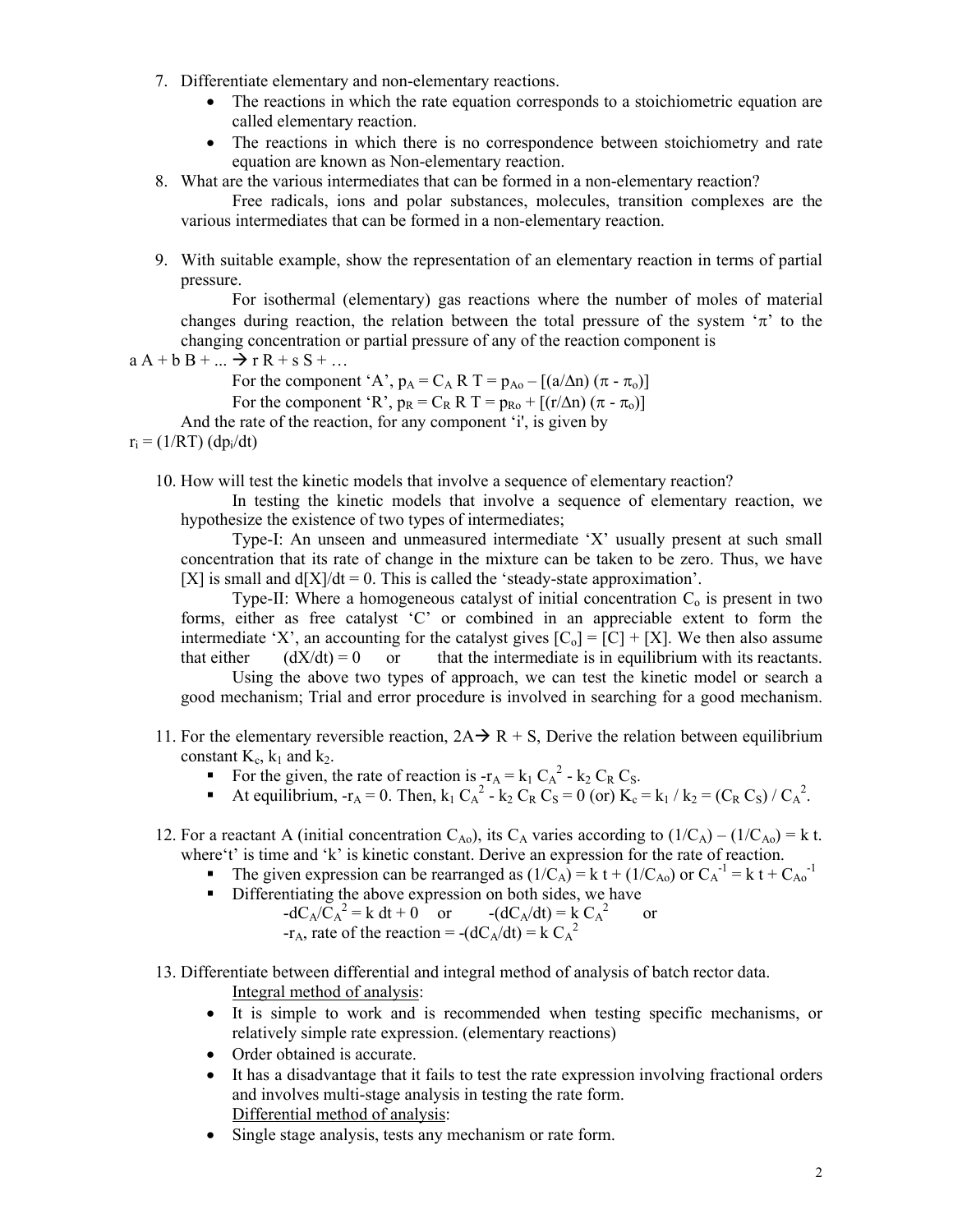- It is the best analysis for fractional order reactions.
- It can be used to develop or build a rate equation to fit the data.
- It has a disadvantage that it requires more accurate or large amounts of data to evaluate  $(dC_i / dt)$ , which is the slope of the curve 'C<sub>i</sub>' versus 't', at different intervals of 't' and it is difficult to work also.

14. A reaction has the stoichiometric equation  $A + B \rightarrow 2R$ . What is the order of reaction?

- By considering the given reaction as elementary, we can write the rate of reaction as  $-r_A = k C_A C_B$ . Where 'k' is the reaction rate constant.
- From the definition of order of reaction sum of the powers of the concentration terms involved in the rate equation, we have Order,  $n = 1 + 1 = 2$
- 15. A certain reaction has a rate given by  $-r_A = 0.005C_A^2$ , mol/cm<sup>3</sup>-min. If the concentration is to be expressed in mol/liter and time in hours, what would be the value and units of the rate constant?
	- If the concentration is to be expressed in mol/liter and time in hours, the given rate expression becomes  $-r_A = 0.005C_A^2$  x 60 x 10<sup>-3</sup> mol/lit-hr = 0.0003  $C_A^2$  mol/lit-hr
	- Then the value and the unit of rate constant,  $k = 0.0003$  lit/mol-hr
- 16. For a gas reaction at 400K, the rate is reported as  $-dp_A/dt = 3.66 p_A^2$ , atm/hr.

a) What are the units of the rate constant?

b) What is the value of rate constant for the reaction if the rate equation is expressed as  $-r_A = -(1/V) dN_A/dt = kC_A^2$ , mol/liter-hr

Answer: (a) The unit for rate constant is

- $k = 3.66 = (dp_A/dt) / p_A^2 = (atm/hr) / (atm)^2 = 1/atm-hr$  or  $atm^{-1} hr^{-1}$ 
	- (b) We know,  $p_A = C_A R T$  or  $dp_A = (RT) dC_A$ . Then, the given expression becomes - (RT)  $dC_A/dt = 3.66 (C_A R T)^2$  or -  $dC_A/dt = (3.66 R T)C_A^2$
	- or  $-r_A = -(1/V) dN_A/dt = dC_A/dt = (3.66 \text{ R T})C_A^2$ .

On comparing, we get 'k' = 3.66 R T = 3.66 (0.0820575) (400) = 120.1322

lit/mol-hr

- 17. On doubling the concentration of a reactant the rate of reaction triples. Find the reaction order.
	- $\bullet$  We know, the general rate of reaction is  $-r_A = k C_A^n$
	- For the given statement, On doubling the concentration of a reactant the rate of reaction triples, the above rate can be written as  $3(-r_A) = k (2C_A)^n$
	- On combining the above rate expressions, we get<br> $3 = 2^{n}$  or  $n = \log(3) / \log(2) = 1.585$  $n = log(3) / log(2) = 1.585$

18. Give the basis on which chemical reactions and reactors are classified.

- Based on number of phases: Homogeneous & Heterogeneous reactions.
- Based on progress: Reversible & Irreversible reactions.
- Based on stoichiometric equation: Single reaction  $\&$  multiple reaction (Series  $\&$ parallel reaction)

19. Differentiate constant volume and variable volume methods of analysis of reactors.

- Constant volume method:
- It refers to the volume of reaction mixture, and not the volume of reactor. It actually means a constant density reaction system, that is, the composition of reaction mixture is constant.
- Most of the liquid phase as well as gas phase reactions occurring in a constant volume bomb fall in this class.
- In a constant volume system, the measure of reaction rate of component 'i' (reactant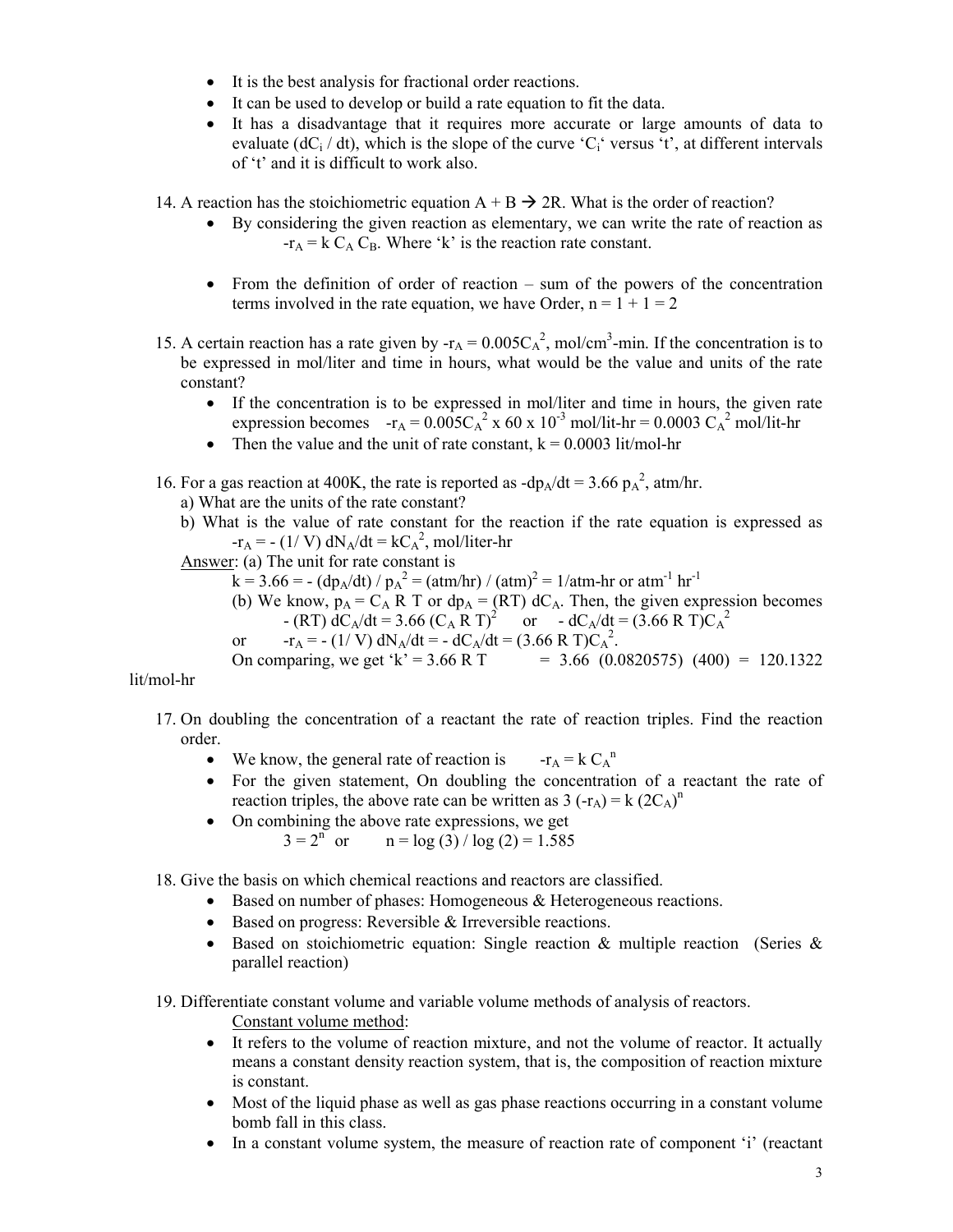or product) becomes  $r_i = (1 / V)$  (dN<sub>i</sub>/dt) = dC<sub>i</sub>/dt.

- Conversion of reactant 'A' in this method is given by  $X_A = 1 (C_A/C_{A_0})$ . Variable volume method:
- It actually means the composition of reaction mixture varies with time by the presence of inerts.
- Gas phase reactions involving the presence of inerts or of impure reactants occurring in a reactor fall in this class.
- The measure of reaction rate of component 'i' (reactant or product), in this method, becomes  $r_i = (C_{i0} / \varepsilon_i)$  [d (ln V)/dt).
- In variable volume system, the fractional change in volume of the system between the initial and final stage of the reaction will be accounted. Thus, conversion of reactant 'A' becomes  $X_A = [1 - (C_A/C_{Ao})]/[1 + \varepsilon_A (C_A/C_{Ao})]$ .

20. What is a pseudo first order reaction? Give an Example.

A second order rate equation which follows the first order rate equation is defined as pseudo First order reaction. Example: Ester hydrolysis.

$$
CH_3 COO C_2 H_5 + H_2O \rightarrow CH_3COOH + C_2H_5OH
$$

$$
(A) \qquad (B) \qquad (C) \qquad (D)
$$

When C <sub>BO</sub> >>C <sub>Ao</sub>, Concentration of H <sub>2</sub>O is very large,  $-r_A = -dC_A/dt = k^{\circ}C_A$ .

21. What is a zero order reaction?

When the rate of the reaction is independent of the concentration of the reactants, it is called as Zero order reaction. Example: Decomposition of HI

22. Explain bimolecular reactions with examples.

An irreversible bimolecular-type second-order reaction may fall on two categories;<br>reaction  $A + B \rightarrow$  Products with corresponding rate equation

(1) The reaction  $A + B \rightarrow$  Products with corresponding rate equation

 $-r_A = - (dC_A/dt) = - (dC_B/dt) = k C_A C_B$ 

Here the amounts of A and B that have reacted at any time't' are equal.

(2) The reaction  $2A \rightarrow$  Products with corresponding rate equation  $-r_A = - (dC_A/dt) = k C_A^2$ 

Here in practice that the reactant ratios either equal to or widely different from the stoichiometric ratio.

23. Explain third order reaction with example.

An irreversible trimolecular-type third-order reaction may fall on two categories;

(1) The reaction  $A + B + D \rightarrow$  Products with corresponding rate equation  $-r_A = - (dC_A/dt) = k C_A C_B C_D.$ 

If C<sub>Do</sub> is much greater than both C<sub>Ao</sub> and C<sub>Bo</sub>, the reaction becomes second order.<br>(2) The reaction  $A + 2B \rightarrow$  Products with corresponding rate equation  $(A + 2B \rightarrow$  Products with corresponding rate equation  $-r_A = - (dC_A/dt) = k C_A C_B^2$ .

24. Write the empirical rate equation of  $n<sup>th</sup>$  order.

The empirical rate equation of n<sup>th</sup> order,  $-r_A = - dC_A/dt = k C_A^n$  (constant volume). Separating the variables and integrating, we get  $C_A^{1-n} - C_{A_0}^{1-n} = (n-1) k t$ .

Case i) n>1,  $C_{A0}^{1-n} = (1 - n)$  k t. The slope is  $(1 - n)$ 

k is negative Or the time decreases.

Case ii)  $n<1$ ,  $C_{A0}^{1-n} = (1 - n) k$  t. The slope is  $(1 - n) k$  is positive.

The rate of the reaction predicts that the reaction will drop to zero at some infinite time which is completion of the reaction  $(C_A = 0)$ .

### 25. What are autocatalytic Reactions?

A reaction in which one of the products of reaction acts as a catalyst is called autocatalytic reaction. Example:  $A+R \rightarrow R+R$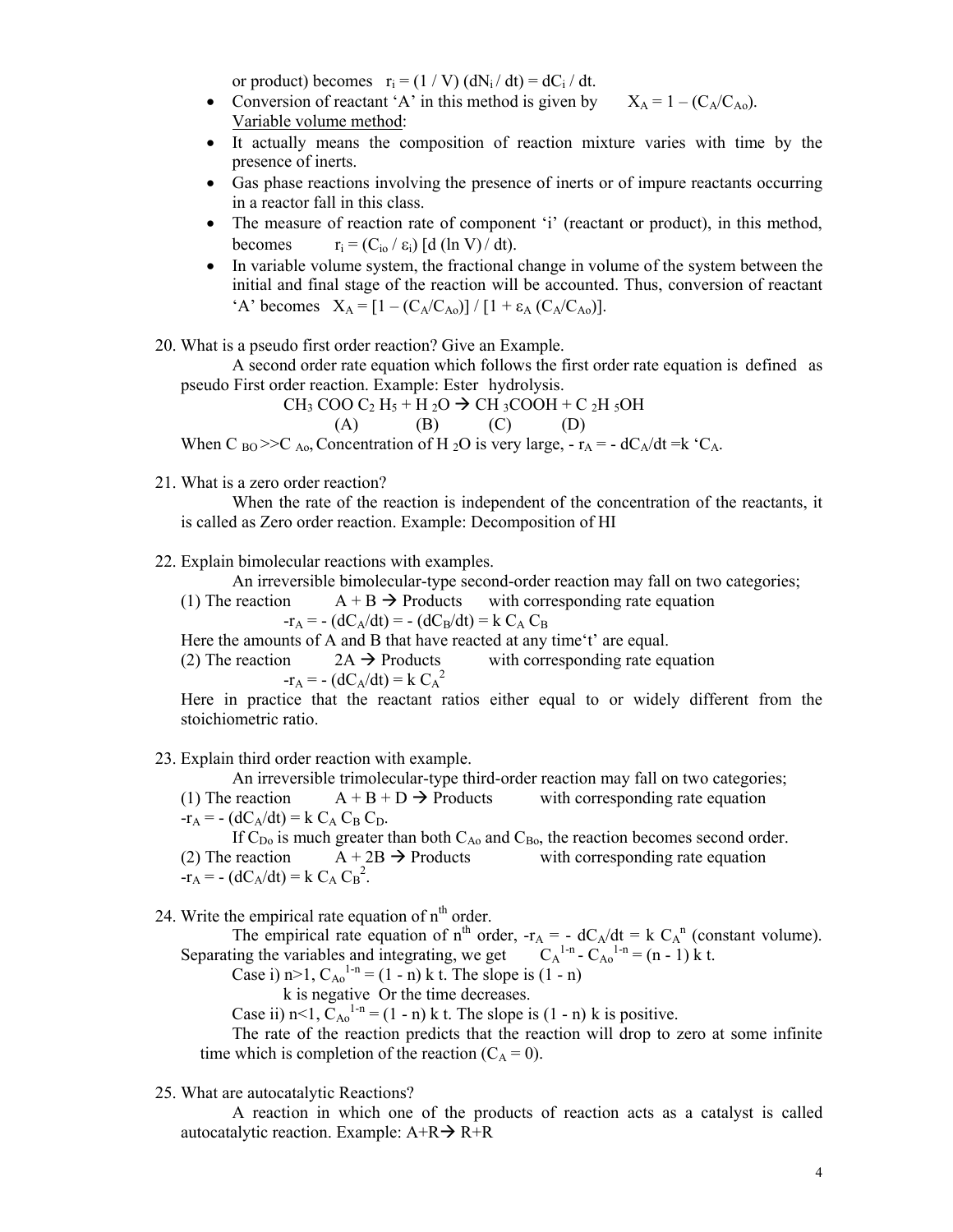26. What are multiple reactions? Explain.

When more than one stoichiometric equation is used to represent a reaction and more than one rate equation is required to follow the change in concentration of all the components, the reactions are said to be 'Multiple reactions'. It can be classified as Series, Parallel or Series-Parallel reactions.

27. Give the variables affecting the rate of reaction.

The variables affecting the rate of the reaction are (1) temperature (2) Pressure and (3) Composition of materials involved.

28. What is activation energy?

The excess energy of the reactants required to dissociate into products is known as activation energy.

29. Write Arrhenius Law.

The temperature dependency on the reaction rate constant is given by Arrhenius Law. That is,  $k = k_0 e^{-E/RT}$ 

Where  $k =$  rate constant,  $k_0 =$  frequency factor,  $E =$  Activation energy

30. Define Half life of the reaction.

The half life of the reaction ' $t_{1/2}$ ' is defined as the time needed for the concentration of reactants to drop to one half its original value.

31. Define Fractional Conversion ' $X_A$ '.

Fractional conversion of a reactant A is defined as fractional reactant converted into product at any time. It is given by the equation,  $X_A = (N_{AO} - N_A) / N_{AO}$ 

Where 'N<sub>AO</sub>' is the initial no. of moles of reactant 'A' at  $t = 0$ .

'NA' is the remaining no. of moles of reactant at any time 't' in the reaction.

32. For an irreversible gas phase reaction  $2A \rightarrow 3R$ , determine the value of  $\varepsilon_A$  if the feed is a mixture of 50% A and 50% inert.

|       |          | Component Initial $(X_A=0)$ Final $(X_A=1)$                                            |
|-------|----------|----------------------------------------------------------------------------------------|
|       | 0.5      |                                                                                        |
| Inert | 0.5      | 05                                                                                     |
|       | $\Omega$ | $0.5 * 3/2 = 0.75$                                                                     |
| Total | 1.0      | 1.25                                                                                   |
|       |          | Therefore, $\varepsilon_A = [V_{X=I} - V_{X=0}] / V_{X=0} = [1.25 - 1.0] / 1.0 = 0.25$ |

33. Half-life of a first order reaction  $A \rightarrow B$  is 10 min. What percent of A remains after 60 min?

- We know, the performance equation of a first order reaction taking place in the batch reactor as  $-\ln(1 - X_A) = k t$ 
	- Given, at  $t = 10$  min  $X_A = 0.5$  (Half-life). Then, from the above equation, we get  $k = 0.069315$ .
- Thus, at  $t = 60$  min, we get Remaining A,  $(1 - X_A) = \exp(-k t) = \exp(-0.069315 * 60) = 0.0156$  or 1.56%
- 34. For  $(-r_A) = k C_A / (M + C_A)$ , how will you graphically determine 'k' & 'M' from  $C_A$  vs.  $(-r_A)$ data?
	- Taking reciprocal of the given expression, we get  $1/(-r_A) = (M/k) (1/C_A) + (1/k)$ .
	- Then plot a graph of  $1/(-r_A)$  vs.  $(1/C_A)$ , using the given data, which forms a straight line with slope as  $(M/k)$  and intercept as  $(1/k)$ .
	- From the intercept, we get 'k' and (slope/intercept) will give 'M'.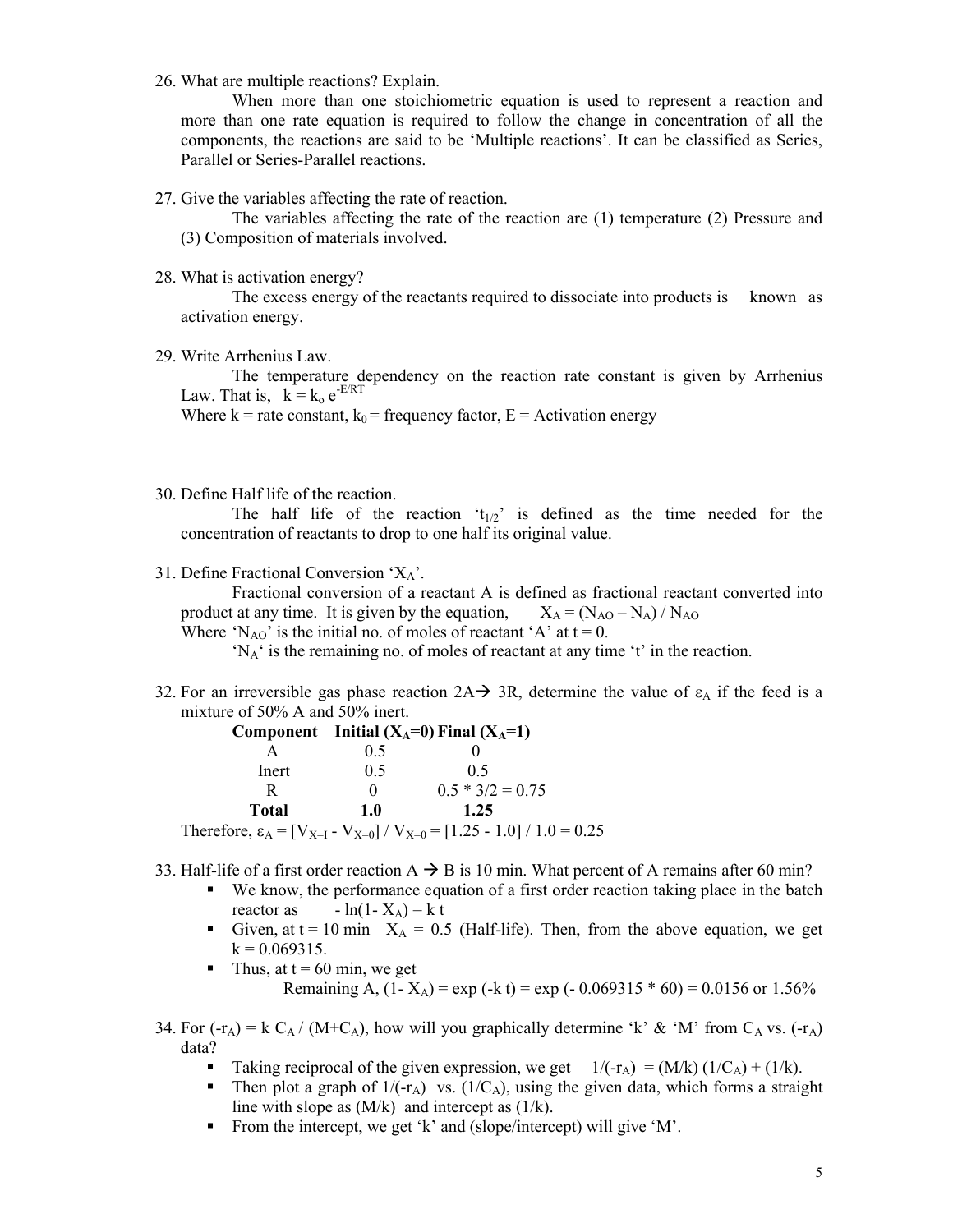- 35. The rate equation of a reaction  $2A + B \rightarrow C$  is  $-r_A = k C_A^2 C_B$ . Find the unit of 'k'.
	- The given reaction, and from the rate equation, is third order.
	- We know, the unit for the rate constant, in general, is

 $k = [\text{time}]^{-1}$  [concentration]<sup>1-n</sup> =  $[\text{min}]^{-1}$   $[\text{mol/lit}]^{1-3} = \text{lit}^2/\text{mol}^2$ -min

36. What are the different factors to be considered for reactor design?

The different factors required for reactor design are (i) Size of reactor (ii) Type of reactor (iii) Time or duration of reaction (iv) Temperature  $\&$  Composition of reacting material in the reactor (v) Heat removal or added and (vi) Flow pattern of fluid in the reactor.

37. What are ideal reactors?

Ideal reactors (BR, PFR, and MFR) are relatively easy to treat. In addition, one or other usually represents the best way of contacting the reactants – no matter what the operation. For these reason, we often try to design real reactors so that their flows approach these ideals.

38. What is a Batch reactor?

A batch reactor (BR) is one in which reactants are initially charged into a container, are well mixed, and are left to react for a certain period. The resultant mixture is then discharged. This is an unsteady state operation where composition changes with time; however at any instant the composition throughout the reactor is uniform.

39. What are the advantages and disadvantages of a batch reactor?

The advantages of a batch reactor are (i) small instrumentation cost and (ii) flexibility of operation.

A batch reactor has the disadvantages of (i) high labour (ii) poor quality control of the product and (iii) considerable shutdown time has taken to empty, clean out and refill.

- 40. What is a Mixed flow reactor?
	- Mixed flow reactor (MFR) is also called as back mix reactor or continuous stirred rank reactor (CSTR) or constant flow stirred tank reactor (CFSTR).
	- In this reactor, the contents are well stirred and uniform throughout. The exit stream from the reactor has the same composition as the fluid within the reactor.
- 41. What is a Plug flow reactor?
	- **Plug flow reactor (PFR) is also referred as slug flow, piston flow, ideal tubular, and** unmixed flow reactor. It specifically refers to the pattern of flow as plug flow.
	- It is characterized by the fact that the flow of fluid through the reactor is orderly no element of fluid overtaking or mixing with any other element ahead or behind.
	- Actually, there may be lateral mixing of fluid in a PFR; however, there must be no mixing or diffusion along the flow path.
	- The necessary and sufficient condition for plug flow is the residence time in the reactor to be the same for all elements of fluid.
- 42. Differentiate between MFR and PFR.
	- MFR: i) there is no concentration gradient within the reactor, since there is uniform mixing. ii) Rate of reaction varies with concentration alone.
	- PFR: i) There is concentration gradient within the reactor in the axial direction, since there is no mixing in this direction.
		- ii) Rate of reaction varies with position.
- 43. Define space time & space velocity.

The time required to process one reactor volume of feed measured at specified conditions is called space time.

Space velocity is defined as the number of reactor volumes of feed at specified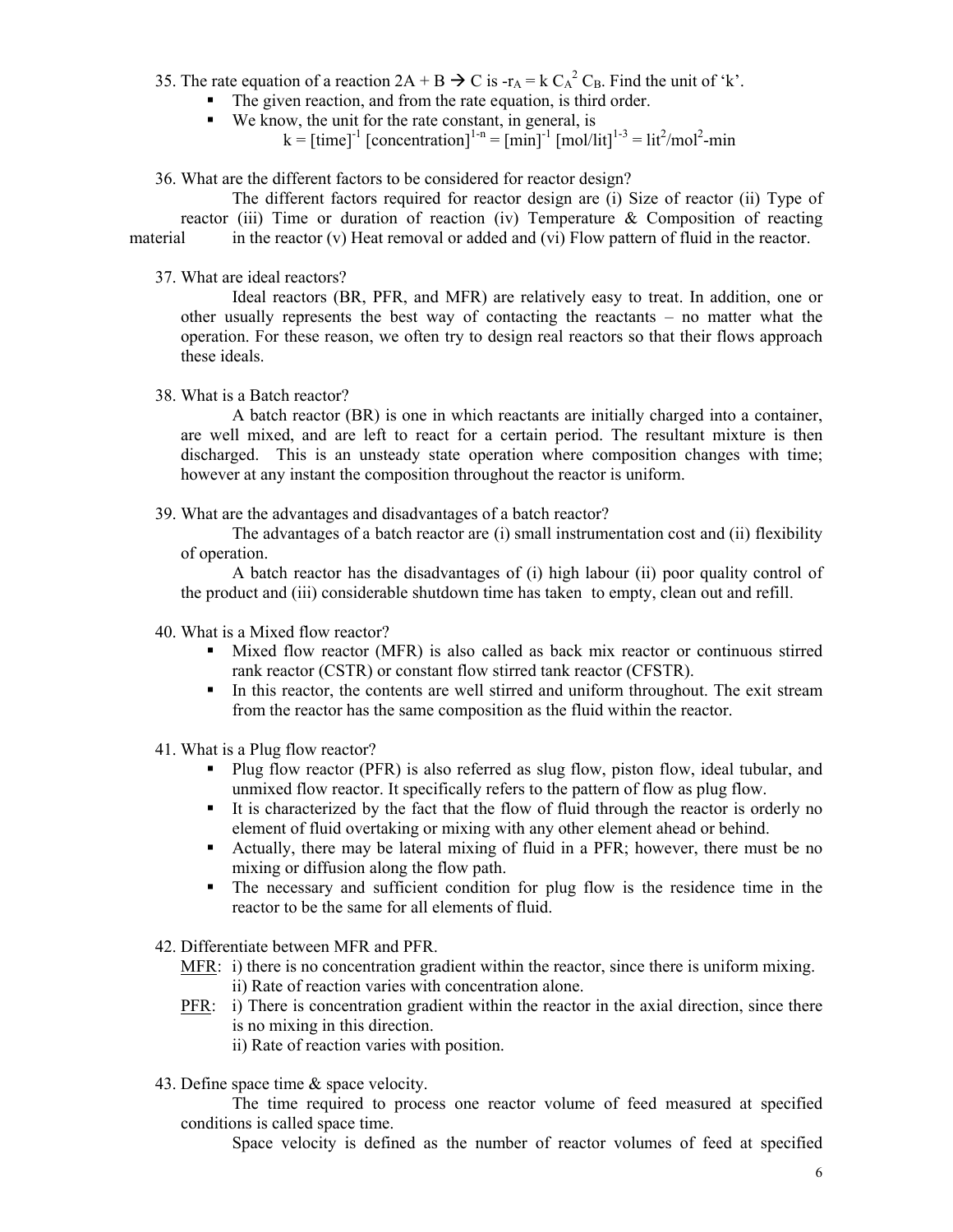conditions which can be treated in unit time.

44. Explain conservation of mass in reactors.

Rate of accumulation of the component within the system = Rate of flow of a into the system — Rate of flow of A out of the system — Rate of consumption of component a in the system.

45. Write the classification of chemical reactors based on the method of operation and the number of phases in the reaction mixture.

|         | Method of operation: Unsteady state reactors $\rightarrow$ batch and Semi-batch |
|---------|---------------------------------------------------------------------------------|
|         | Steady state reactor $\rightarrow$ Tubular reactor, Back mix                    |
| Phases: | Homogeneous reactor $\rightarrow$ Batch, PFR, MFR reactors                      |
|         | Heterogeneous reactor $\rightarrow$ Biochemical Reactor                         |

46. What do you mean by a space velocity of  $5 \text{ hr}^{-1}$ ?

In one hour, five reactor volumes of feed at specified conditions are being treated by the reactor.

47. Distinguish between Holding time and Space time for flow reactors.

- Holding time: It is the mean residence time of flowing material in the reactor. It is given by the expression  $t = C_{A0} \int dX_A / [(-r_A) (1 + \varepsilon_A X_A)]$
- Space time: It is the time needed to treat one reactor volume of feed at specified conditions. It is given by the expression  $\tau = V/v_0 = (C_{A_0} V) / F_{A_0}$

For constant density systems (all liquids and constant density gases)  $t = \tau = V/v$ Where 'V' is the volume of the reactor and 'v' is the volumetric flow rate of reacting fluid.

48. Which reactors performance is identical for constant density systems?

For constant density systems, the performance equation for Batch reactor and Plug flow reactor are identical.

- 49. At what situation the ratio of the volume of MFR's to PFR's is greater than unity? The ratio of the volume of MFR's to PFR's is always greater than unity for identical feed composition  $(C_{A_0})$ , flow rate  $(F_{A_0})$  and conversion and for all positive reaction orders.
- 50. Consider a gas phase reaction  $2A \rightarrow R+2S$  with unknown kinetics. If a space velocity of  $1$ min<sup>-1</sup> is needed for 90% conversion of A in a PFR find the corresponding space time and mean residence time or holding tome of the fluid in the reactor.

Given,  $X_A=0.9$ , space velocity=1 min<sup>-1</sup>.

(i) Space time=1/space velocity=1 min.

- (ii) t  $_M = V/v_f = V/v_0 (1 + \epsilon_A X_A)$ ; where  $\epsilon_A = (3 2)/2 = 0.5$  and  $V/v_0 = 1$ Therefore, t  $_M = V/v_f = V/v_0 (1 + \varepsilon_A X_A) = 1/1.45 = 0.6897$  min.
- 51. A 2<sup>nd</sup> order reaction is to be carried out in 3 CSTR's of Volume 100 lit, 150 lit and 200 lit. Explain how they are connected.

For  $2<sup>nd</sup>$  order (n > 1) reaction, to be carried out in CSTR's of different sizes, the reactors should be ordered so as to keep the concentration of reactant as high as possible. This can be performed by arranging them in the ascending order with respect to volume or size. Hence, the best arrangement should be

100 liter  $\leftrightarrow$  150 liter  $\leftrightarrow$  200 liter

52. Differentiate between PFR's and batch reactors. How would you compare them?

PFR: (i) It is a steady state flow reactor (ii) As space time increases concentration of reactant decreases (iii) Better quality control (iv) For high rate of reaction PFR is employed.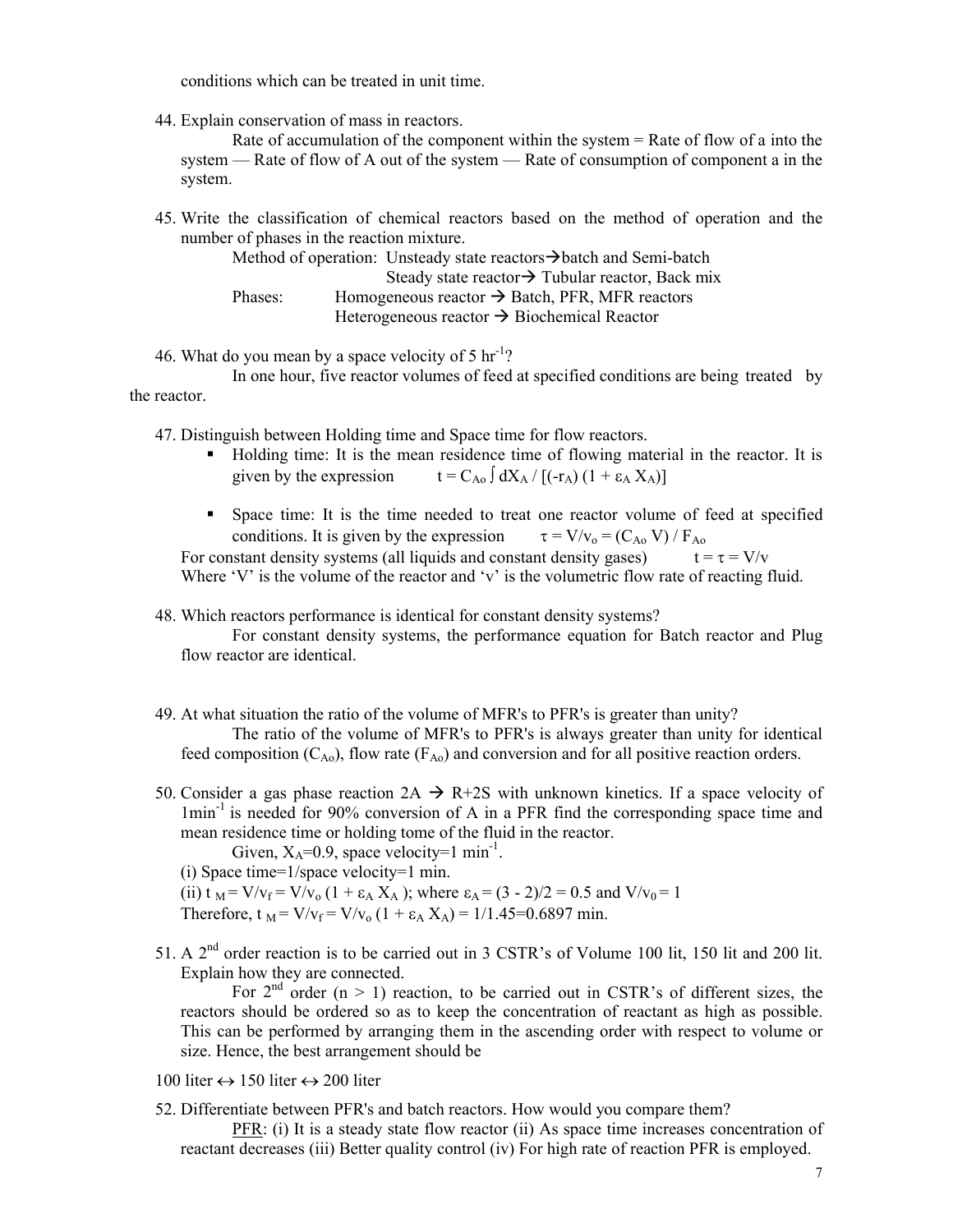Batch reactor: (i) It is unsteady state reactor (ii) As reaction time increases concentration of reactants decreases (iii) No better quality control (iv) For very slow reactions or low rate of reaction batch reactors are employed.

- 53. What are steady and unsteady state reactors? Explain.
	- Steady state reactor

Reactors those in which the properties of the system do not change with time is said to be a steady state reactor. Example: Continuous stirred Tank reactor, plug flow reactor.

Total mass inflow = Total mass outflow

Unsteady state reactor

Reactors are those in which the properties of the system changes with time and rate of reaction decreases with time expect for zero order reaction are said to be unsteady state reactor. Example: Batch reactor, Semi-batch reactor. There is accumulation in these reactors. Accumulation  $=$  input - output  $+$  generation - consumption.

54. What are semi batch reactors? Give the different types.

It is an unsteady state reactor. Reactors which are partially batch and partially continuous are referred to as semi-batch reactor. The semi batch reactors offers good control of reaction speed, because the reaction proceeds as reactants are added. Types: (i) volume changes but composition is unchanged (ii) composition changes but volume is constant.

55. Which achieves higher conversion among the flow reactors for identical conditions? Why?

For identical conditions i.e. for some reactor volume conversion achieved in PFR is higher than in MFR. Since in a PFR, all the properties vary gradually along the length of the reactor. Hence concentration is maintained at high value throughout and the rate of reaction is maintained at high value. Therefore Conversion achieved in PFR for same volume is greater or higher than in MFR.

56. Why does rate of reaction vary in a PFR? How does it vary in a MFR?

Rate of reaction varies, for isothermal reactions, in PFR as there is no mixing in the axial direction since rate of reaction is directly proportional to concentration. As concentration of reactant varies with distance rate of reaction also varies.

In PFR, rate of reaction is independent of time and dependent on position or distance.

In MFR, rate of reaction is independent of position & dependents on concentration of reactants.

57. Which reactors are most suitable for very high pressure gas phase reaction and for isothermal operation?

Tubular flow reactor is most suitable for very high pressure gas phase reaction and Back-mix reactor is most suitable for isothermal operation.

58. What are the operating conditions for an exothermic reversible reaction-taking place in a plug-flow reactor? Give the uses of PFR.

The operating conditions for an exothermic reversible reaction-taking place in a PFR are the temperature should be high in the beginning and decreased towards and of the reaction. Uses of PFR: i) For reactions where the reaction rate is fairly to extremely high, (ii) For large scale production, and (iii) For good quality control.

59. For two CSTR's operating in series, state the principle involved to determine the minimum volume of reactors. Given, feed concentration is  $C_{AO}$  and final concentration is  $C_{A2}$ . The reaction is first order.

For a system of two CSTR's connected in series, in which first order reaction is taking place and for the given conversion, the minimum volume of reactors will be obtained when both the reactors are operated with equal volume. This was obtained by using the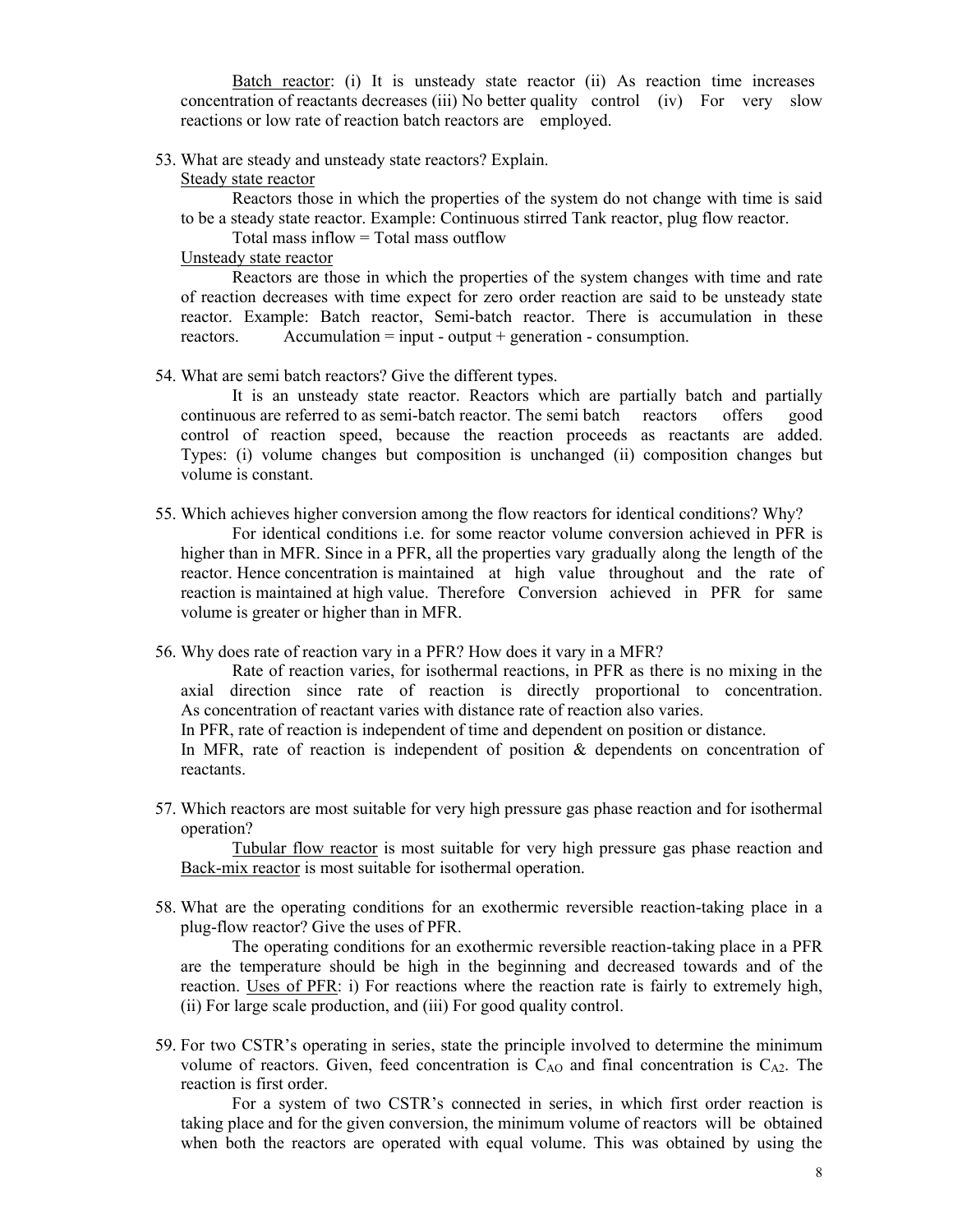minimum concentration of 'A' as  $C_{A \text{ MIN}} = \text{SQRT} (C_{AO} C_{A2})$  in the performance equation.

60. How does intermediate conversion affect the volume of the multiple reactor system for single reactions?

Intermediate conversion affects the volume of the multiple reactor system for single reactions in case of MFR only .In case of PFR intermediate conversion does not determine the total reactor volume; in the case of PFR's whatever be the intermediate conversion the total reactor volume required to achieve a given conversion is identical .In case of MFR, there is a particular intermediate conversion.

At this conversion the total volume of the reactor required is minimum. This conversion is called as "the best intermediate conversion". If the intermediate conversion is changed the size ratio and volume of the units will change.

- 61. A large CSTR, small CSTR and PFR of fixed volume are available. In general, how would you arrange them for getting maximum conversion for reactions of order >1 and <1. Why?
	- For n>1 arrangement is PFR followed by small CSTR followed by large CSTR to maintain the reactant concentration as high as possible.
	- For n<1 arrangement is large CSTR followed by small CSTR followed by PFR.
	- For n=1 arrangement for first order reaction sequencing does not affect conversion. It can be either PFR followed by MFR or MFR followed by PFR.
- 62. If  $1/(-r_A)$  versus  $X_A$  graph decreases to a minimum from  $X_A = 0$  to  $X_A = 0.4$  and then increases, suggest a multiple reactor system with minimum volume for a desired conversion of  $X_A = 0.6$ .

For the given situation, the best reactor setup should be PFR followed by CSTR. That is, PFR should be operated up to the point of minimum (up to  $X_A = 0.4$ ) followed by a CSTR to fulfill the desired conversion  $(X_A = 0.6)$ .

Because minimum the area under the curve of  $1/(-r_A)$  versus  $X_A$  will lead to the minimum volume for the desired conversion. This was obtained only by the above said reactor arrangement.

63. What is a Recycle reactor?

In some reaction system, it is advantageous to divide the product stream and a part returned to reactor as recycle to increase the conversion rate. These reactors are called recycle reactors. The recycling provides a means for obtaining various degree of backmixing.

64. Define Recycle ratio and give its significance

Recycle ratio 'R' can be defined as the ratio of the volume fluid returned to the reactor entrance to the volume of fluid leaving the system or reactor.

Significance: Recycle ratio can be made to vary from zero to infinity. Reflection suggests that as the recycle ratio is raised, the behavior shifts from plug flow  $(R = 0)$  to mixed flow  $(R = \infty)$ .

65. When will the recycle reactor behave like a CSTR?

When the recycle ratio 'R' becomes or tends to infinity  $(R=\infty)$ , the recycle reactor behaves like a CSTR.

66. What do you mean by optimum recycle operation?

When material is to be processed to some fixed final conversion in a recycle reactor, there must be a particular recycle ratio 'R' that minimizes the reactor volume or space time. That recycle ratio is said to be optimum and the operation is said to be optimum recycle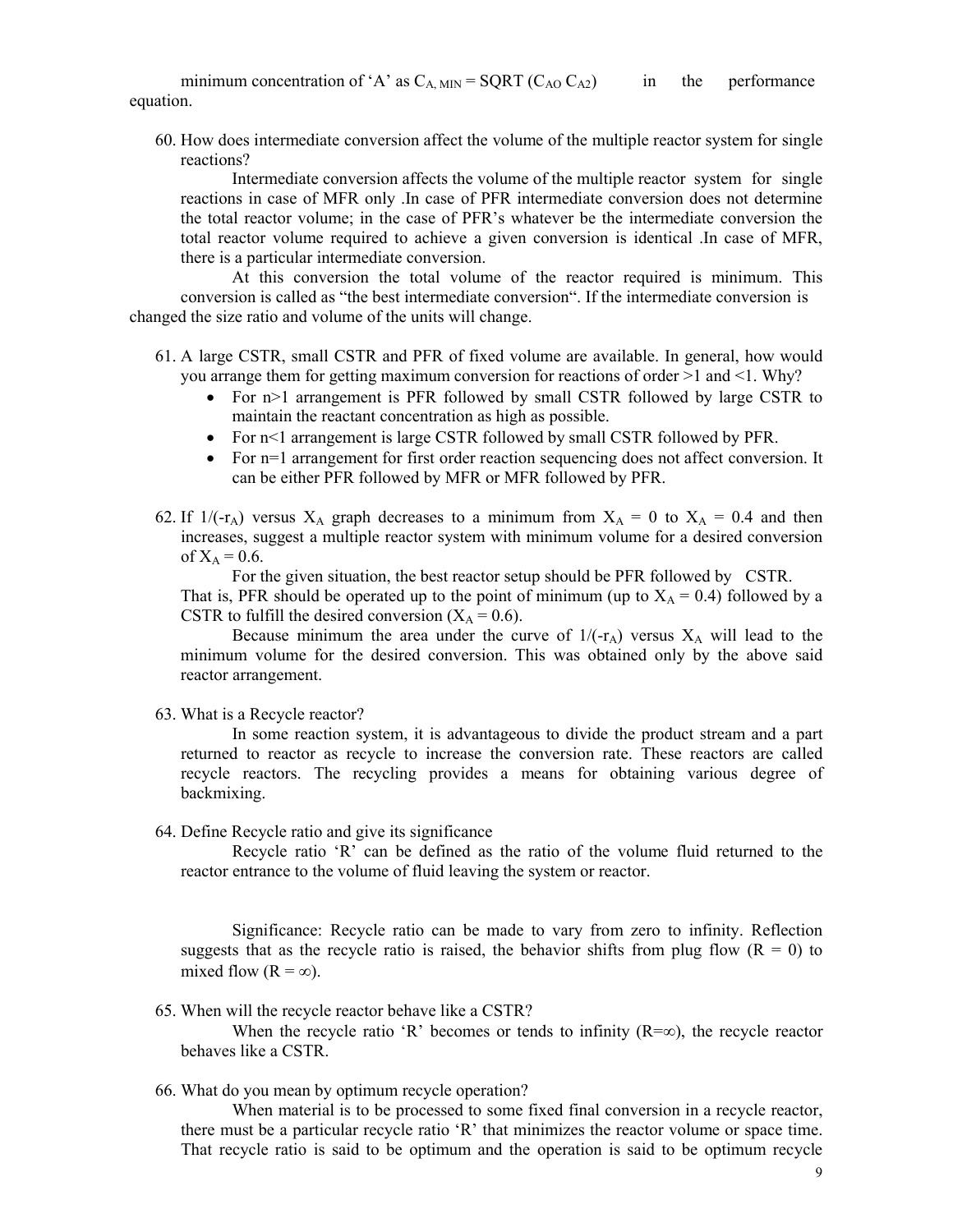operation.

67. Suggest the most suitable reactor setup for all autocatalytic reactions.

The most suitable reactor setup for autocatalytic reactions is MFR operating at the point of maximum rate (low conversion) followed by a PFR (high conversion); that is, MFR operating to maximum rate followed by PFR. Because this will lead to a system with minimum volume for a desired conversion.

68. Define instantaneous and overall fractional yield.

Instantaneous fractional yield  $(\phi)$  is the ratio of moles of desired product formed at any instant to moles of reactant (A) reacted at any instant.  $\phi$  is a function of  $C_A$ . As  $C_A$  varies throughout the reactor, ' $\phi$ ' will also vary with position in the reactor.

Overall fraction yield  $(\varphi)$  is the mean of the instantaneous fractional yields at all points within the reactor.

Both the yields depend on the type of flow with in the reactor.

69. Explain the term "Selectivity" and "Yield".

Selectivity is defined as the ratio of moles of desired product to moles of undesired product.

Yield is defined as the ratio of moles of product formed to moles of reactant either fed or consumed.

70. What are the factors affected by the pattern of flow within the vessel for multiple reactions? The factors affected by the pattern of flow within the vessel for multiple reactions are

(i) The Volume of the vessel, (ii) The product distribution, (iii) Selectivity and yield of product.

71. How will you control the product distribution for reactions in parallel using  $k_2/k_1$ ?

The product distribution for reactions in parallel can be controlled by varying the ratio  $k_2/k_1$  (ratio of the rate constants of the formation of undesired product to the desired product). This can be done in two ways;

- By changing the temperature level of operation. (If the activation energy of the two reactions are different,  $k_2/k_1$  can be made to vary.)
- By using a catalyst. (One of the most important features of catalyst is its selectivity in depressing or accelerating specific reactions. This may be a much more effective way of controlling product distribution than any other way.)
- 72. How does the concentration level of reactants affect the product distribution in parallel reactions?

For reactions in parallel, the concentration level of reactants is the key to proper control of product distribution. That is,

- i) High reactant concentration favors the reaction of higher order.
- ii) Low reactant concentration favors the reaction of lower order.
- iii) The concentration level has no effect on the product distribution for reactions of the same order.

73. Write the general representation of series-parallel reactions with an example.

 $k_1$   $k_2$ (i)  $A \rightarrow R \rightarrow S$ 

$$
K_3
$$

 $\rightarrow$  T Parallel with respect to A and series with respect to A, R, and S.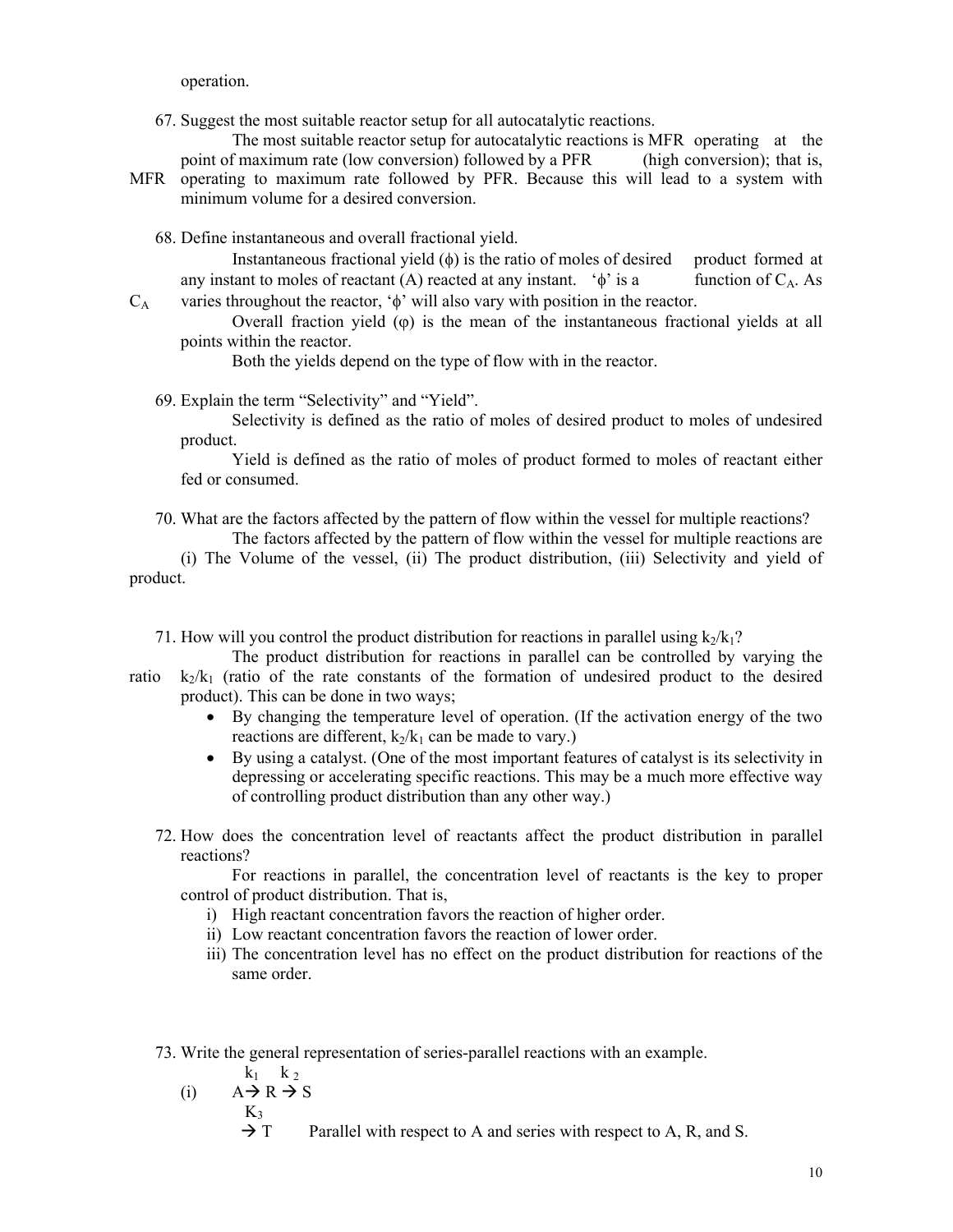- (ii)  $A + B \rightarrow R$  and  $R + B \rightarrow S$ Parallel with respect to B and Series with respect to A, R, and S.
- 74. Explain the best operating conditions for parallel reactions.

For a desired conversion, the best operating condition for parallel reactions is that the reaction should be performed in the MFR first, up to the maximum yield with respect to the concentration of reactant in the  $\phi(S/A)$  versus C<sub>A</sub>, and the followed by a PFR up to the desired conversion. Here, 'S' is the desired product.

75. For the parallel reactions  $A \rightarrow R$   $r_R = 1$  $A \rightarrow S$   $r_S = 2 C_A$  $A \rightarrow T$   $r_T = C_A^2$ 

with  $C_{A_0} = 2$  gmol/lit. What will be the frac. Yield of S when fractional conversion of A is 0.5?

- For the given parallel reaction, the instantaneous fraction yield of 'S' with respect to  ${}_{2}^{4}$ A' is  $\phi(S/A) = dC_S / (dC_A + dC_S + dC_T) = 2 C_A / (1 + 2 C_A + C_A^2) = 2 C_A / (1 + C_A)$
- Given,  $X_A = 0.5$  or  $C_A = C_{A_0} (1 X_A) = 2 (1 0.5) = 1$  gmol/lit. Thus,  $\phi(S/A) = 2(1)/(1 + 1)^2 = 2/4 = 0.5$
- 76. For the reactions  $A + B \rightarrow R$  &  $R + B \rightarrow S$  A & B are mixed in a Batch reactor. What is the maximum concentration of R you obtain?

For the given series - parallel reactions, the maximum concentration of 'R', obtained in the batch reactor, is

 $C_{R, max} / C_{Ao} = [k_1 / k_2]^{k_2 / (k_2 - k_1)}$   $k_2 / k_1 \neq 1$  $C_{R, max} / C_{Ao} = 1/e = 0.368$   $k_2 / k_1 = 1$ 

- 77. For the first order reactions  $A_{k}$  R  $\overrightarrow{k_{2}}$  S, if  $k_{1} = 0.5$  and  $\tau_{opt, \text{CSTR}} = 10$  secs, calculate  $\tau_{opt, PFR}.$ 
	- We know, for first order reactions in series taking place in a CSTR, the expression for optimum space time is  $\tau_{\text{opt. CSTR}} = 1 / \text{SQRT}$  (k<sub>1</sub> k<sub>2</sub>).
	- Given,  $k_1 = 0.5 \& \tau_{opt, \text{CSTR}} = 10 \text{ secs}$ . Using this given data, from the above expression, we have  $k_2 = 1/(k_1 \tau_{opt,\text{CSTR}}^2) = 1/[(0.5) (10^2)] = 0.02$
	- We know, for first order reactions in series taking place in a PFR, the expression for optimum space time is  $\tau_{opt, PFR} = \ln (k_2 / k_1) / (k_2 - k_1)$ .
	- Using the given value for 'k<sub>1</sub>' and the determined value of 'k<sub>2</sub>', the above expression yields  $\tau_{opt, PFR} = \ln (0.02/0.5) / (0.02 - 0.5) = 6.706$  secs.

78. Reactant A in a liquid either isomerizes or dimerizes as follows;

 $A \to R_{\text{desired}}$ ,  $r_R = k_1 C_A$  and  $A + A \to S_{\text{unwanted}}$ ,  $r_S = k_2 C_A^2$ Write  $\varphi$  (R/A) and  $\varphi$  [R/(R + S)].

• For the given parallel reaction, the instantaneous fractional yields  $\varphi$  (R/A) =  $\varphi$  [R/(R + S)] = dC<sub>R</sub>/ (dC<sub>R</sub> + dC<sub>S</sub>) = k<sub>1</sub> C<sub>A</sub>/ (k<sub>1</sub> C<sub>A</sub> + k<sub>2</sub> C<sub>A</sub><sup>2</sup>)  $= k_1 / (k_1 + k_2 C_A)$ 

79. Explain "First-order reaction followed by Zero-order reaction" and vice-versa.

 $\bullet$  "First-order reaction followed by Zero-order reaction" – It is a special case of series reaction, which can be represented as

$$
A \xrightarrow[n=1]{k} R \xrightarrow[n=0]{k^2} S \rightharpoonup r_A = k_1 C_A & r_R = k_1 C_A - k_2
$$

 $\bullet$  "Zero-order reaction followed by First-order reaction" – It is a special case of series reaction, which can be represented as

$$
A \xrightarrow{k1} R \xrightarrow{k2} S -r_A = k_1 \& r_R = k_1 - k_2 C_R
$$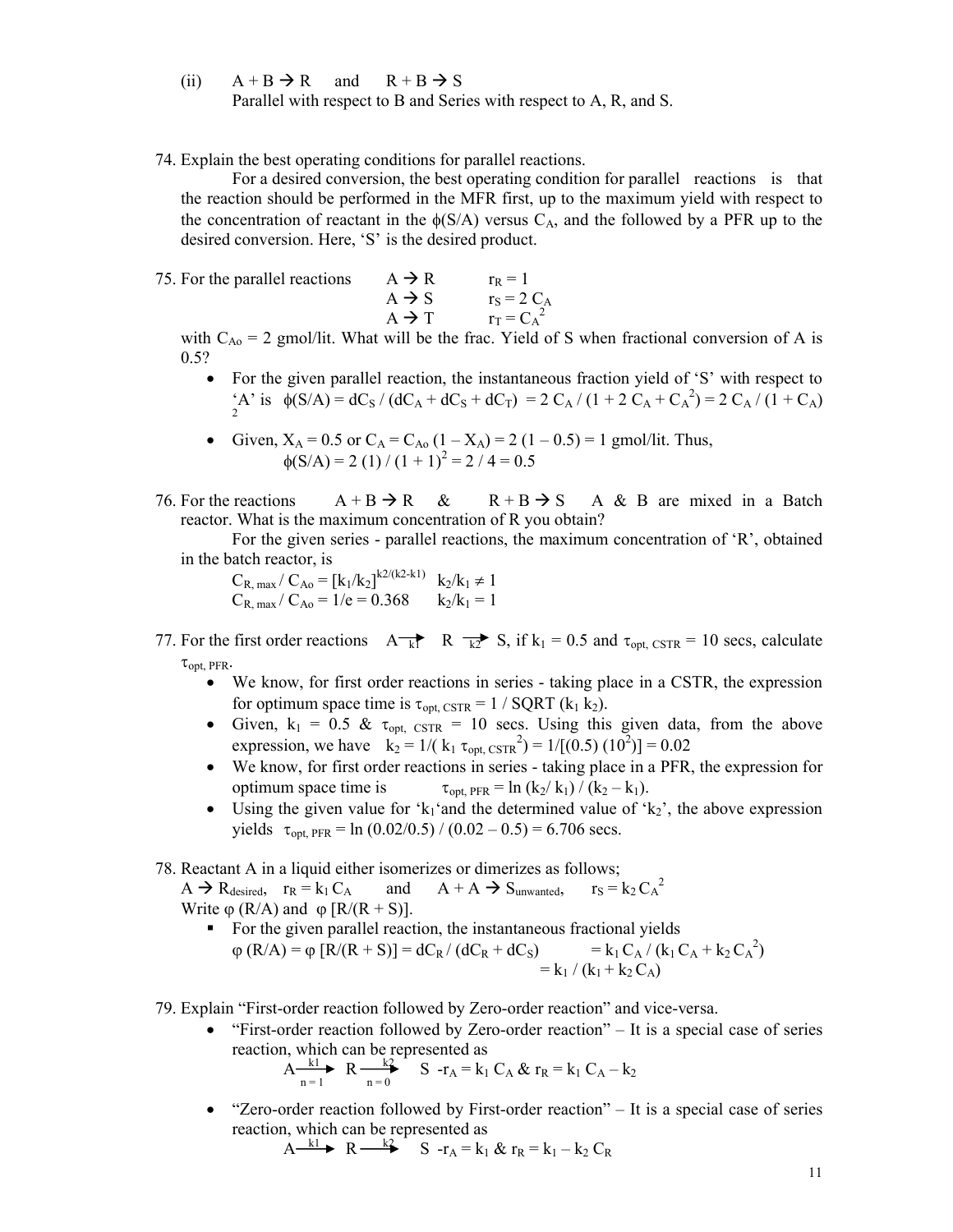$n = 0$   $n = 1$ 

- 80. Explain qualitatively how to maximize the desired product in series reactions.
	- For irreversible reactions in series the mixing of fluid of different composition is the key to the formation of intermediate, the desired reaction product. The maximum possible amount of any and all intermediates is obtained if fluids of different compositions and at different stages of conversion are not allowed.
	- This also allows us to evaluate the effectiveness of various reactor systems. For example, plug flow and batch operations should both give a maximum R (the intermediate) yield because here there is no mixing of fluid streams of different compositions. On the other hand, the mixed reactor should not give as high a yield of R as possible because fresh stream of pure A (the reactant) is being mixed continually with an already reacted fluid in the reactor.
- 81. Give the application of irreversible series parallel reactions.
	- The field of polymerization affords an opportunity for a fruitful application of series parallel reactions.
	- Often hundreds or even thousands of reactions in series occur in the formation of polymers, and the type of cross linking and molecular weight distribution of these products depends on the physical and chemical properties of the products.
	- For such reactions, PFR will yield a higher maximum concentration of any intermediate than does a MFR.

82. What are Denbigh reactions? Explain its special cases.

cases, such as

- Denbigh (1958) was the first to treat the following rather general reaction scheme  $A \xrightarrow{1} R \xrightarrow{3} S$  -r<sub>A</sub> = k<sub>12</sub> C<sub>A</sub> r<sub>R</sub> = k<sub>1</sub> C<sub>A</sub> - k<sub>34</sub> C<sub>R</sub> r<sub>S</sub> = k<sub>3</sub> C<sub>R</sub>  $r_T = k_2 C_A$   $r_U = k_4 C_A$ T U  $k_{12} = k_1 + k_2$   $k_{34} = k_3 + k_4$
- With  $C_{A0}$  +  $C_{R0}$  +  $C_{S0}$  +  $C_{T0}$  +  $C_{U0}$  =  $C_A$  +  $C_R$  +  $C_S$  +  $C_T$  +  $C_U$ The performance equation for this reaction scheme reduce directly to all the special

$$
A \longrightarrow R \longrightarrow S \quad A \longrightarrow R
$$
\n
$$
A \longrightarrow R
$$
\n
$$
A \longrightarrow R
$$
\n
$$
A \longrightarrow R \longrightarrow S
$$
\n
$$
A \longrightarrow R \longrightarrow S
$$

- This scheme has wide application to a whole host of real reacting systems. These rate equations are all of first order and so to development of the performance expressions do not involve complex mathematics, although it may be a tedious task.
- 83. State the three step procedure of the selection of favorable system for any reaction.
	- First, we must find how equilibrium composition, rate of reaction, and product distribution are affected by changes in operating temperature and pressures. This will allow us to determine the optimum temperature progression, and it strives to approximate with a real design.
	- Second, chemical reactions are usually accomplished by heat effects, and we must know how these will change the temperature of favorable reactor and heat exchange systems – those which closely approach to optimum.
	- Finally, economic considerations will select one of these favorable systems as the best.
- 84. What do you mean by heat of reaction?

The heat of reaction is the heat absorbed (or) evolved during the course of reaction and it is equal to the change in the enthalpy of the system for the reaction proceeding at constant pressure.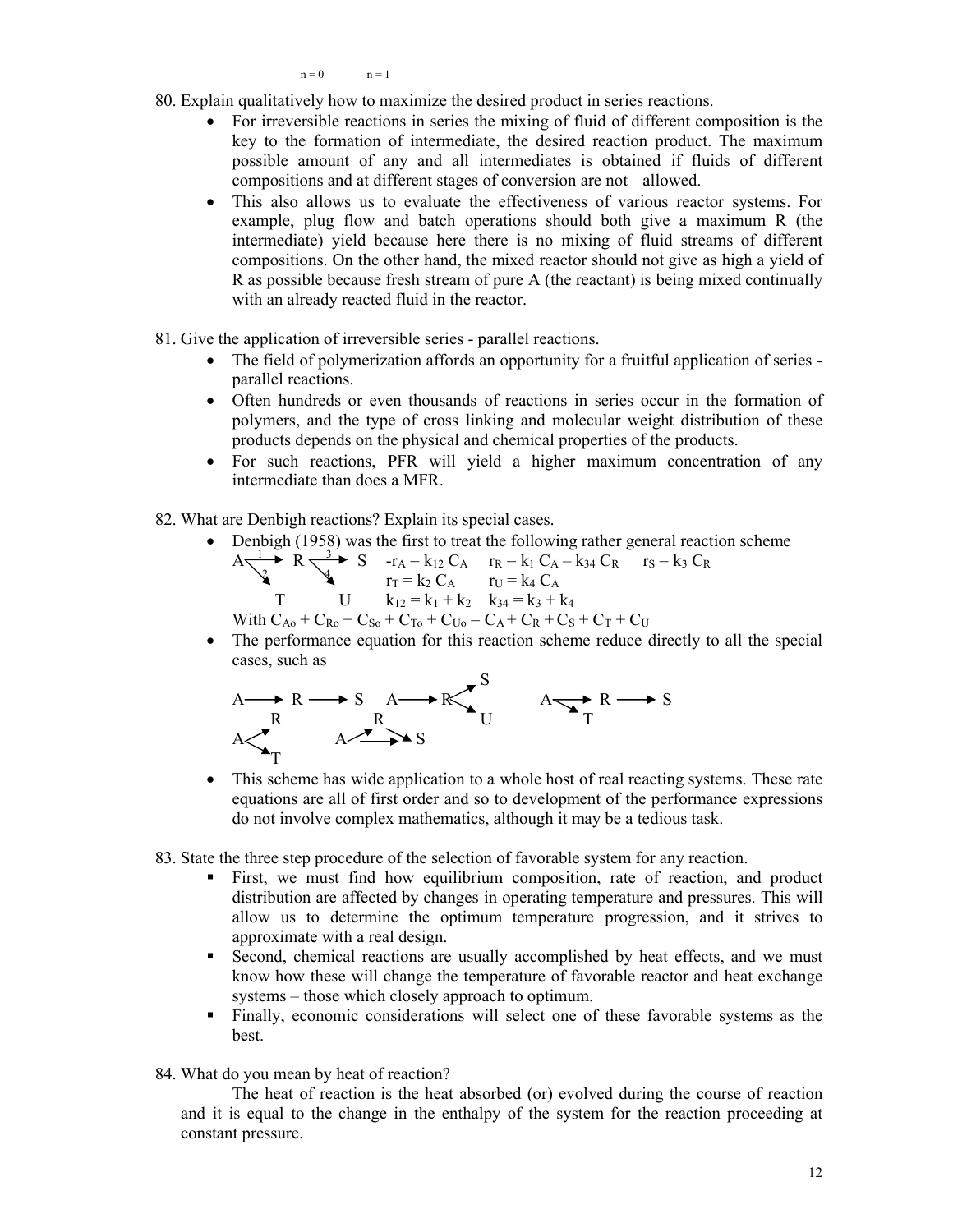85. Explain Le-chatelier's principle.

If a system in equilibrium is subjected to a change in temperature, pressure or concentration the equilibrium of the reaction will shift in the direction, which tends to undergo the effect of the change impressed. This is known as Le-chatelier's Principle.

86. Give the relationship between standard free energy and equilibrium constant.

The relationship between standard free energy and equilibrium constant is given by

 $\Delta G^{\rm O}$  = - R T ln(K)

Where  $\Delta G^0$  is the std. free energy change of the reaction.

'K' is the equilibrium constant of the reaction.

'T' is the reaction temperature.

'R' is the universal gas constant.

87. What do you mean by equilibrium conversion?

It is the conversion obtained in the reactor with minimum ' $\Delta G$ ' (Gibb's free energy change) of the reaction.

88. What are the factors which affect the equilibrium conversion in chemical reaction?

The factors which affect the equilibrium conversion in chemical reaction are (i) Temperature (ii) Pressure (iii) presence of inert (iv) presence of excess reactant and (iv) activities of reactants and products

89. What is the effect of pressure on equilibrium conversion?

The thermodynamic equilibrium constant is unaffected by the pressure of the system; though it is unaffected by the pressure or inerts, the equilibrium concentration of materials and equilibrium conversion of reactants can be influenced by these variables.

90. What is the effect of temperature on equilibrium conversion?

 The equilibrium conversion or composition, as governed by the equilibrium constant, changes with temperature, and from the thermodynamics the rate of change is given by

d (ln K) / dT =  $\Delta H_r$  / (R T<sup>2</sup>) [Van't Hoff equation]

• When the heat of reaction  $\Delta H_r$  can be considered to be constant in the temperature interval, integration of the above equation yields

 $\ln (K_2/K_1) = - ( \Delta H_r/R) [(1/T_2) - (1/T_1)]$ 

 This expression allows us to find the variation of the equilibrium constant, hence, equilibrium conversion, with temperature.

91. Give the conclusions drawn form thermodynamics for single reactions.

The following conclusions may be drawn from the thermodynamics;

- The thermodynamic equilibrium constant is unaffected by the pressure of the system, by the presence or absence of inerts, or by the kinetics of the reaction, but is affected by the temperature of the system.
- Though the thermodynamic equilibrium constant is unaffected by the pressure or inerts, the equilibrium concentration of materials and equilibrium conversion of reactants can be influenced by these variables.
- $\bullet$  K  $\gg$  1 indicates that practically complete conversion may be possible and that the reaction can be considered to be irreversible.  $K \ll 1$  indicates that reaction will not proceed to any appreciable extent.
- For an increase in temperature, equilibrium conversion rises for endothermic reactions and drops for exothermic reactions.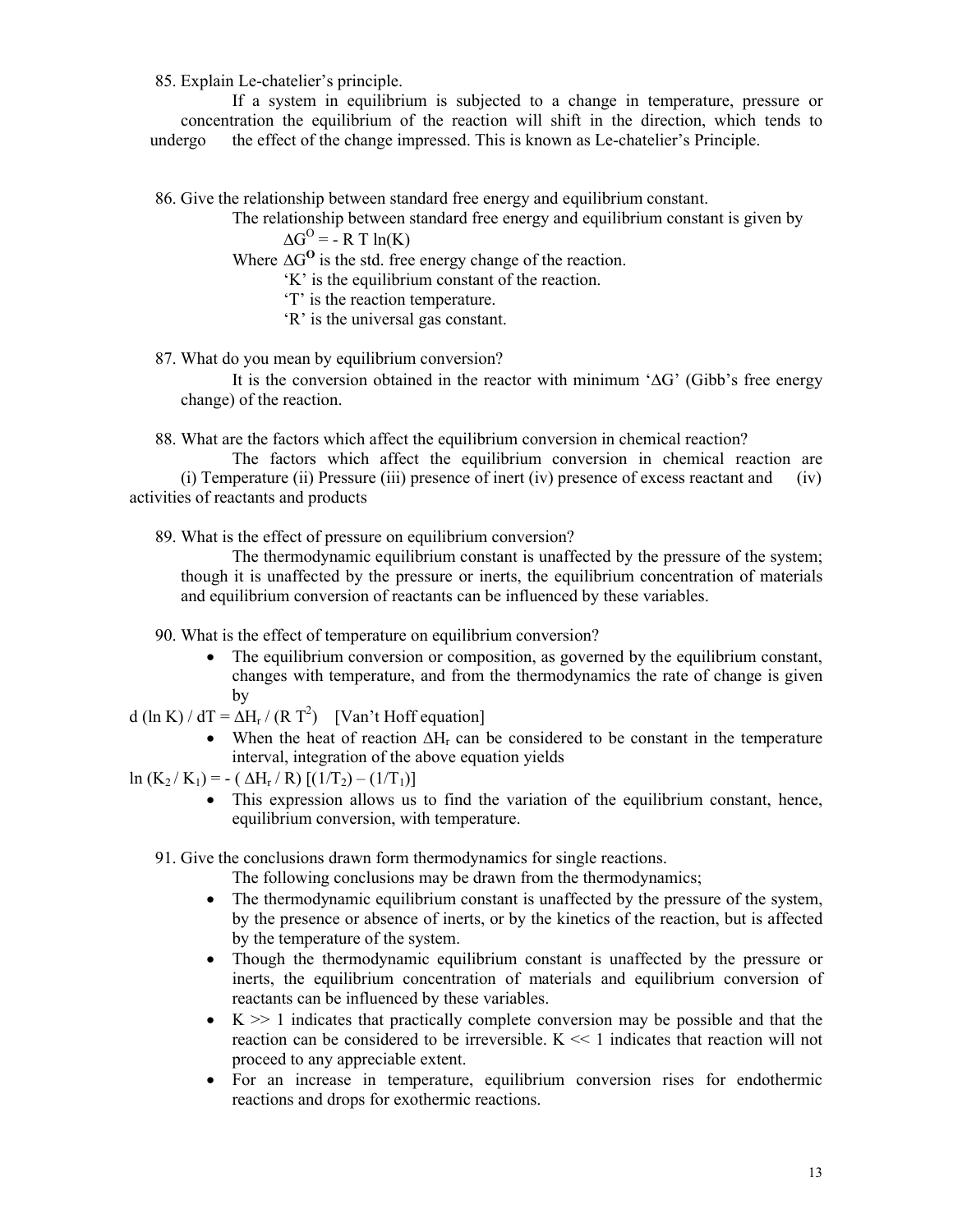- For an increase in pressure in gas reactions, conversion rises when the number of moles decreases with reaction; conversion drops when the number of moles increases with reaction.
- A decrease in inerts for all reactions acts in the way that an increase in pressure acts for gas reactions.
- 92. Write short notes on Optimum temperature progression.
	- Optimum temperature progression is the progression which minimizes (V /  $F_{A0}$ ) for a given conversion of reactant.
	- This optimum may be an isothermal or it may be a changing temperature: in time for a batch reactor, along the length of a PFR, or from stage to stage for a series of MFR's.
	- The optimum temperature progression in any type of reactor, at any composition, will always be at the temperature where the rate is a maximum.
	- It is important to know this progression because it is the ideal which we try to approach with a real system. It also allows us to estimate how far any real system departs from the ideal.
- 93. How will you determine the size of reactor required for a given duty and for a given temperature progression?

The size of reactor required for a given duty and for a given temperature progression is determined as follows;

- **Draw the reaction path on the**  $X_A$  **vs. T plot. This is the operating line for the given** operation.
- Find the rates at various  $X_A$  along this path.
- Plot the  $1/$  (-r<sub>A</sub>) vs.  $X_A$  curve for this path.
- Find the area under this curve, with respect to the given or desired conversion. This gives  $V/F_{Ao}$  or  $\tau/C_{Ao}$ .
- 94. Explain adiabatic operations of flow reactors.

In adiabatic operations, there is no heat interchange with surroundings. The conversion can be defined as the ratio of heat needed to raise the feed stream to  $T_2$  to the heat released by reaction at  $T_2$ . Thus,

 $X_A = C'_{P} \Delta T / (-\Delta H_{r2}),$ 

For complete conversion,  $-\Delta H_{r2} = C \cdot_P \Delta T$ 

Where  $C<sub>P</sub>$  is the mean specific heat of either unreacted feed stream or of completely converted product stream per mole of entering reactant 'A';  $\Delta T = (T_2 - T_1)$ ;  $T_1 \& T_2$  are the temperatures of the entering and leaving streams.

95. How will you find the best reactor type for adiabatic operations?

The best reactor type for adiabatic operations, which minimizes  $V/F_{A0}$ , is found directly from the  $X_A$  vs. T graph.

- If the rate progressively decreases with conversion, then use plug flow. This is the case for endothermic reactions and close to isothermal exothermic reactions.
- For exothermic reactions that have a large temperature rise during reaction, the rate rises from a very low value to a maximum at some intermediate  $X_A$ , then falls. This behaviour is characteristic of autocatalytic reactions, thus recycle operations are best.
- The slope of the operating line,  $C_P/(-\Delta H_r)$ , will also determine the best reactor type for adiabatic operations as;

1. For small  $C_P/(-\Delta H_r)$ , pure gaseous reactants, mixed flow is best.

2. For large  $C_P/(-\Delta H_r)$ , gas with much inerts, or liquid systems, plug flow is best.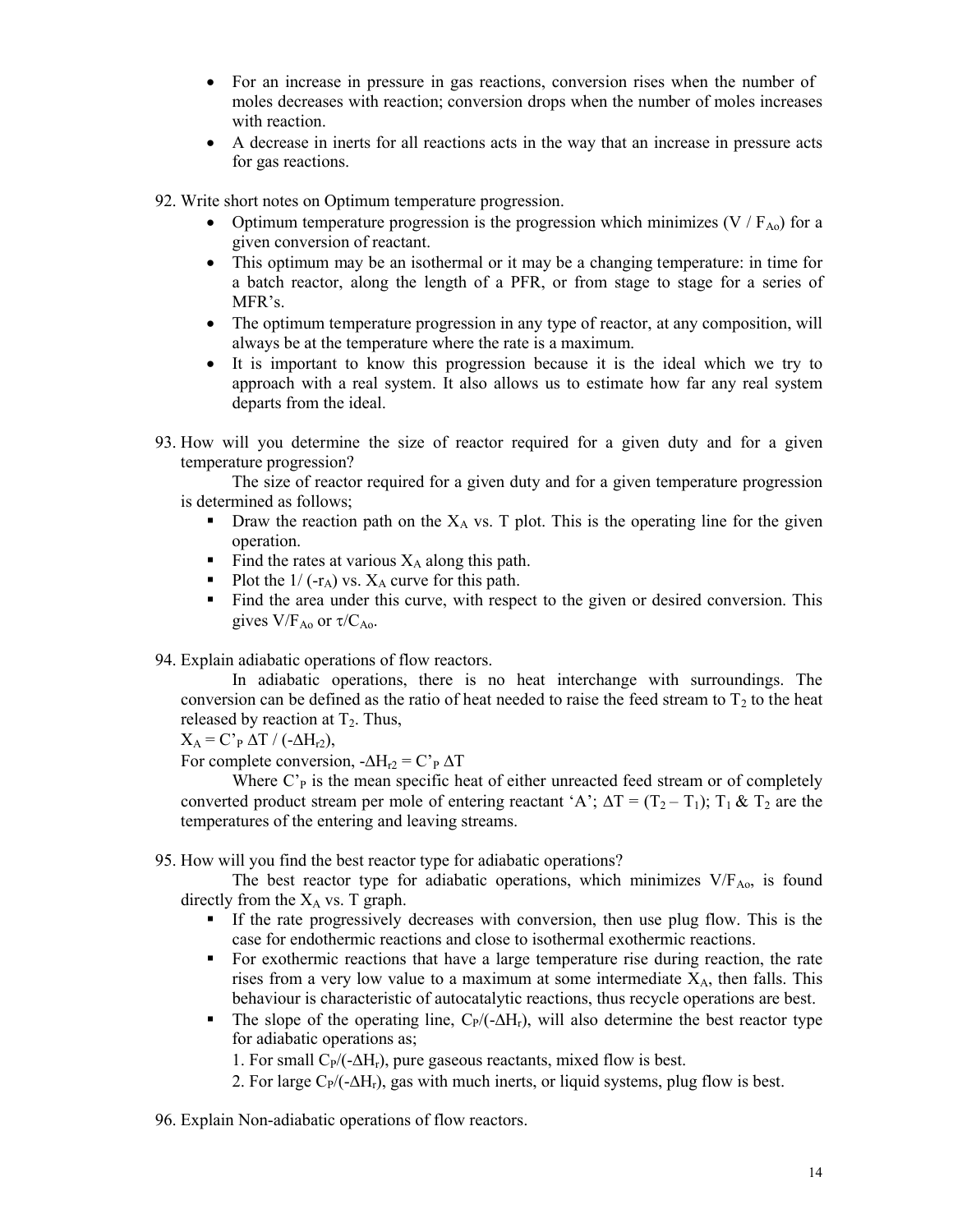In non-adiabatic operations, heat interchange with the surroundings will be accounted. The conversion can be defined as the ratio of the net heat still needed after heat transfer to raise the feed to  $T_2$  to the heat released by reaction at  $T_2$ . Thus,

 $X_A = (C'_{P} \Delta T - Q) / (-\Delta H_{r2})$ 

Where  $C<sub>P</sub>$  is the mean specific heat of either unreacted feed stream or of completely converted product stream per mole of entering reactant 'A';  $\Delta T = (T_2 - T_1)$ ;  $T_1 \& T_2$  are the temperatures of the entering and leaving streams  $\&$  'Q' is the heat interchange to the surroundings per mole of entering reactant 'A'.

- 97. For an adiabatic flow reactor, fractional conversion  $X_A$  is usually calculated by  $X_A = C'_{P}(T_2 - T_1) / (-\Delta H_{r2})$ . State on what basis this equation is derived and what does each term denote.
	- This equation was derived on the basis that the reactant 'A' has been taken as limiting reactant.
	- $\bullet$  C'<sub>P</sub> is the mean specific heat of unreacted feed stream per mole of entering reactant  $A$ .
	- $\bullet$  (- $\Delta H_{r2}$ ) is the heat released by the reaction per mole of entering reactant 'A' at T<sub>2</sub>.
	- $T_1 \& T_2$  are the temperatures of the entering and leaving streams.
- 98. What is the conversion you expect from an adiabatic CSTR with the following operating condition: A  $\rightarrow$  R; specific heat of pure feed 100 J/gmol-°C, heat of reaction = -20 KJ/gmol; Feed Temperature  $30^{\circ}$ C; operating temperature 150 $^{\circ}$ C.
	- $\bullet$  We know, for an adiabatic flow reactor, fractional conversion  $X_A$  is usually calculated by  $X_A = C'_{P}(T_2 - T_1) / (-\Delta H_{r2})$
	- Given C'<sub>P</sub> = 100 J/gmol-<sup>o</sup>C, - $\Delta H_{12}$  = -20 KJ/gmol = -20000 J/gmol, T<sub>1</sub> = 30<sup>o</sup>C and  $T_2 = 150$ <sup>o</sup>C.
	- Using this given data in the above expression, we get  $X_A = [100 (150 - 30)] / (20000) = 0.6$  or 60%.

99. What are 'limit cycles' and 'Oscillating reactions'? Limit cycle:

- It is an enclosed boundary for stable operation of any reactor, based on the mole fraction of reacting fluid with temperature.
- Limit cycle may also enclose a point of unstable equilibrium.
- The progress of reactor with time for mildly exothermic reaction could be controlled in a limit cycle of a period of a few minutes.

Oscillating reactions:

- Suppose an exothermic reaction is taking place in a CSTR, the progress of the reaction may exhibit a sustained oscillation with respect to time. Such behaviour of reactions is said to be 'Oscillating reactions'.
- This type of behavior has recently become more widely recognized; it can occur in many catalytic systems.
- In biological phenomena, oscillatory solutions are often positively preferred.

100. What do you mean by 'Parameter sensitivity' in flow reactors?

- Parameter sensitivity is defined as the situation where a small change in the operating variables leads to a very large change in the behaviour of the reactor.
- Usually the heat transfer parameters and the degree of dilution of the reaction mixture are very sensitive with respect to temperature (reacting fluid temperature) changes.
- For example, if the useful reaction is accompanied with exothermic degradation process, it will be evident that the onset of this process may occur rather quickly if the sensitive parameter exceeds a certain values.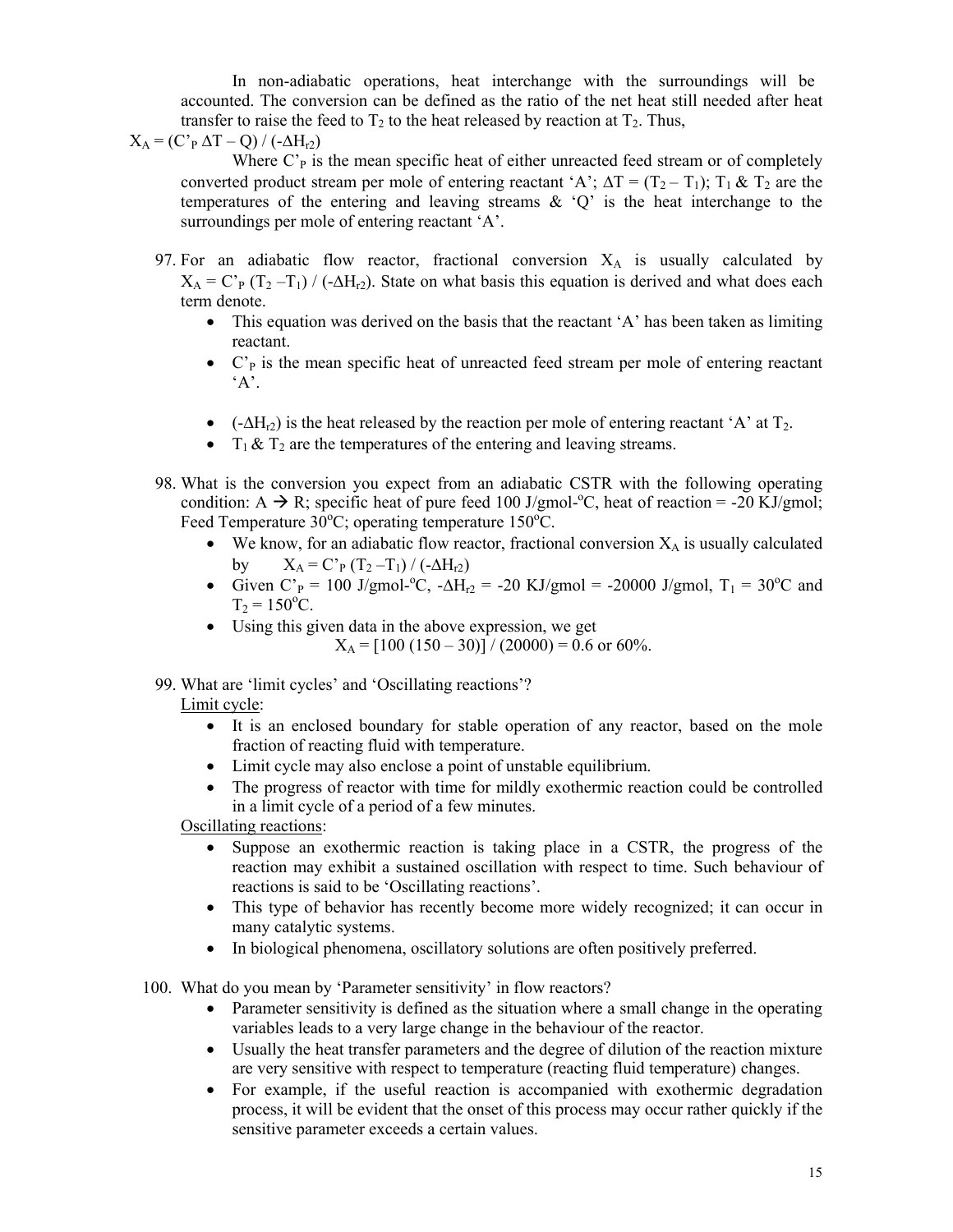Nevertheless it may be necessary for this parameter to be kept close to its critical value in order to achieve an acceptable yield from the useful reaction. This may well occur in partial oxidation processes, and in such instances a CSTR can have advantages over a PFR.

# **PART-B QUESTIONS**

# **UNIT-I**

- A. Searching For Mechanism:
	- 1. The primary reaction occurring in the homogeneous decomposition of Nitrous Oxide is found to be  $N_2O \to N_2 + 1/2O_2$  with rate -r<sub>N2O</sub> = k<sub>1</sub> [N<sub>2</sub>O]<sup>2</sup>/(1 + k<sub>2</sub>[N<sub>2</sub>O]). Devise a mechanism to explain the observed rate.
	- 2. Experiment shows that the homogeneous decomposition of Ozone proceeds with a rate,  $-r_{O3} = k[O_3]^2 [O_2]^{-1}$ (a) What is the overall order of the reaction? (b) Suggest a two-step mechanism to explain this rate and state how you would further test this mechanism.
	- 3. The decomposition of reactant A at  $400^{\circ}$ C for pressures between 1 and 10 atm follows a firstorder rate law. Show that the mechanism,  $A + A \square A^* + A$  $\&$  A<sup>\*</sup>  $\rightarrow$  R + S is consistent with observed kinetics. **(Dec-2003-Bio & May-2006-Bio)**
	- 4. Discuss the teory of intermediate in explaining the kinetics of non-elementary reactions. What are the various intermediates suggested for this approach? **(May-2005)**
- B. Temperature Dependency-Arrhenius Equation:
	- 1. At 500K the rate of a bimolecular reaction is ten times the rate at 400K. (a) Find the activation energy of this reaction from Arrhenius theory and Collision theory. (b) What is the percentage difference in rate of equation at 600K predicted by these two methods? **(May-2005)**
	- 2. (i) Pyrolysis of Ethane proceeds with an activation energy of 70000 calories. How much faster is the decomposition at 650°C than at 500°C? (Dec-2004 & 2005-Bio) (ii) Milk is pasteurized if it is heated to  $63^{\circ}$ C for 30 minutes, but if it is heated to  $74^{\circ}$ C it only needs 15 seconds for the same result. Find the activation energy for this sterilization. **(May-2006-Bio)**
	- 3. Calculate the activation energy for the decomposition of benzene-diazonium-chloride to give chlorobenzene and nitrogen, first order reaction, using the following data;

|      |      | $(sec^{-1})$<br>$\mathbf{k}$ | 0.00043      | 0.00103 | 0.0018     | 0.00355 | 0.00717 |     |      |
|------|------|------------------------------|--------------|---------|------------|---------|---------|-----|------|
|      |      | m<br>(Kelvin)                | 212<br>2 I J | 318     | 222<br>د∠د | 328     | 222     |     |      |
| Also | find |                              |              |         |            |         |         | the | rate |

equation.

4. In the mid-nineteenth century the entomologist Henri Fabre noted that French ants (garden verity) busily busted about their business an hot days but were rather sluggish on cool days. Checking his results with Oregon ants, I find

| Running speed, $m/hr$   150 | 160 | 230 | 1295 |  |
|-----------------------------|-----|-----|------|--|
| Temperature, <sup>o</sup> C |     |     |      |  |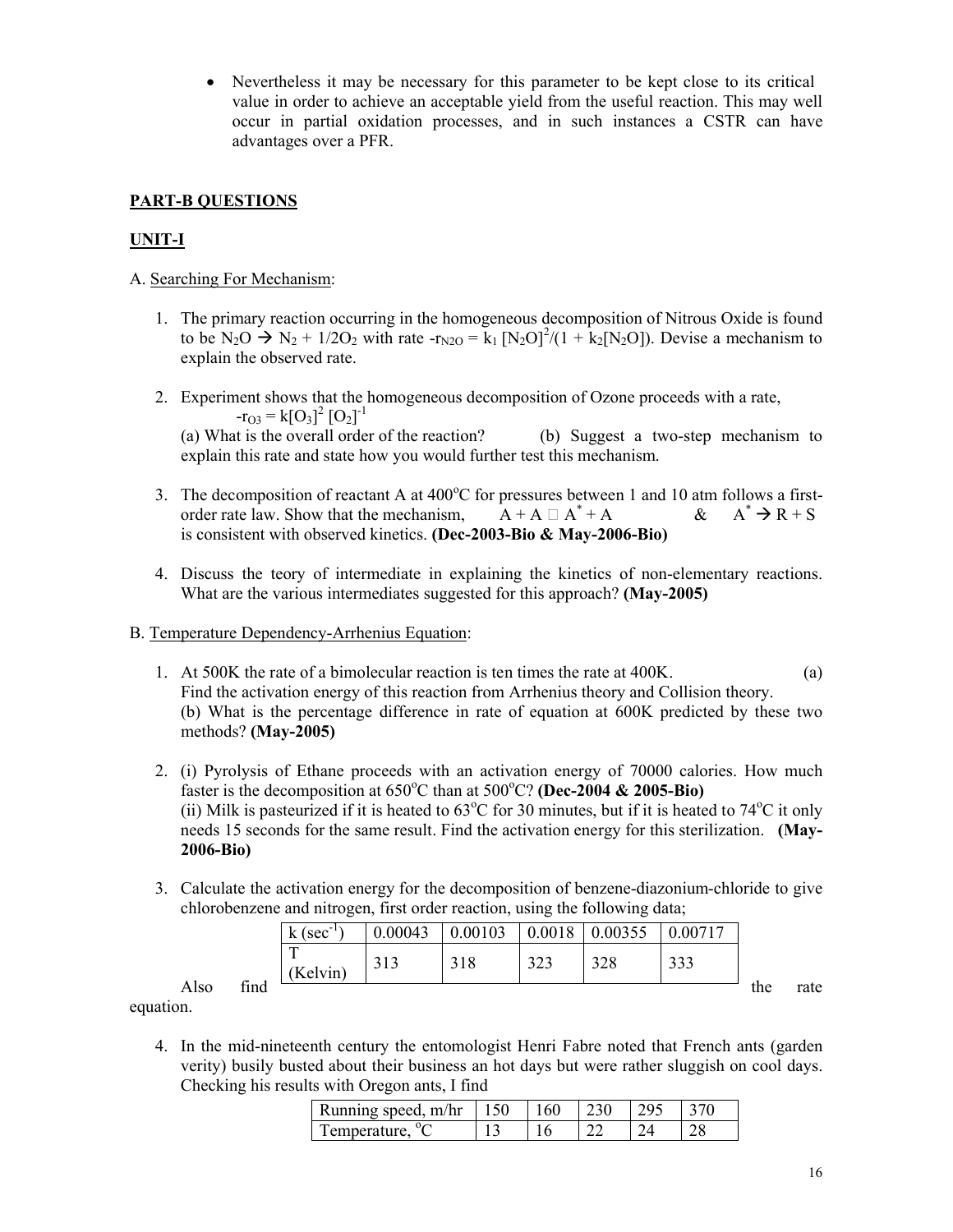What activation energy represents this change in bustliness?

5. Determine the activation energy and the frequency factor from the following data for the bimolecular formation of methyl ethyl ether. Also find the rate equation.

|                |               | Temperature, <sup>o</sup> C        |     |  |                  |     | 30  |           |
|----------------|---------------|------------------------------------|-----|--|------------------|-----|-----|-----------|
|                |               | $lit/gmol-$<br>K x $10^5$ ,<br>sec | 5.6 |  | $11.8$ 24.5 48.8 | 100 | 208 |           |
| $\mathbf{C}$ . | Batch Reactor |                                    |     |  |                  |     |     | Kinetics: |

- 1. Explain the Integral and Differential method of analysis for finding the rate of reaction. **(May-2005)**
- 2. For the elementary reaction in series A  $\stackrel{k_1}{\longrightarrow}$  R $\stackrel{k_2}{\longrightarrow}$  S if  $k_1 = k_2$  and at  $t = 0$ ,  $C_A = C_{A_0}$  and  $C_{\text{Ro}} = C_{\text{So}} = 0$ , find the maximum concentration of R. **(May-2004)**
- 3. A zero order homogeneous gas reaction  $A \rightarrow r R$  proceeds in a constant volume reactor with 20% inerts and pressure rises from 1 atm to 1.3 atm in 2 minutes. If the same reaction takes place in a constant pressure batch reactor, What is the fractional change in volume in 4 minutes if the feed is at 3 atm and consists of 40% inerts? **(May-2004)**
- 4. The gaseous reaction  $2A \rightarrow R + 2S$  is second order with respect to 'A'. If pure 'A' is introduced at 1atm into a constant volume batch reactor, the pressure rises by 40% in 3 minutes. In case of a constant pressure batch reactor, find the (i) time require4d for the same conversion and (ii) fractional increase in volume at that time. **(Dec-2004 & Dec-2005)**
- 5. (i) In case of a first order irreversible reaction. Show that the time required for 75% conversion is double the time required for 50% conversion. (ii) For the aqueous reaction  $\overrightarrow{A}$  Products, the following data were obtained at 25<sup>°</sup>C in which the concentration of 'A' is given at different intervals of time.

| $f$ (min)                                             | 10 | 30 | 40 |
|-------------------------------------------------------|----|----|----|
| $C_A$ (mol/lit)   0.86   0.74   0.635   0.546   0.405 |    |    |    |

Find the reaction order & calculate the rate constant and half-life period. **(Dec-2004)**

6. (i) Prove that  $t_{i/m} = [(m^{n-1} - 1) (C_{A0})^{1-n}]/[(n-1) k]$ . Where ' $t_{i/m}$ ' is the time required for the reactant concentration to drop to  $(1/m)$ <sup>th</sup> of its original value, 'C<sub>Ao</sub>' is the initial concentration of the reactant, 'n' is the order of the reaction and 'k' is the specific reaction rate. **(Dec-2004)** (ii) The decomposition of pure NH<sub>3</sub> on tungsten wire at  $856^{\circ}$ C gave the following results;

| Total pressure, mmHg (or) torr 228 | 1250 | 273    |       |
|------------------------------------|------|--------|-------|
| Time, seconds                      | 400  | $-600$ | -1000 |

Determine the reaction order and evaluate the rate constant in terms of moles, liters and seconds. **(Dec-2004 & Dec-2005)**

- 7. The first order reversible liquid reaction, A  $\Box R$ ,  $C_{A0} = 0.5$  mol/liter,  $C_{R0} = 0$ , takes place in a batch reactor. After 8 minutes, conversion of A is 33.3% while equilibrium conversion is 66.7%. Find the rate equation for this reaction. **(Dec-2005)**
- 8. For the series reaction A  $\stackrel{k_1}{\longrightarrow}$  R  $\stackrel{k_2}{\longrightarrow}$  S, it is observed that the first step follows a first order kinetics while second step follows a zero order kinetics. If this reaction takes place in a batch reactor with  $C_{Ro} = C_{So} = 0$ , show that  $t_{R,max} = (1/k_1)$  ln  $[(k_1 C_{Ao})/k_2]$  and also  $C_{R,\text{max}}/C_{A_0} = 1 - [k_2/(k_1 C_{A_0})]$  {1 - ln [k<sub>2</sub>/(k<sub>1</sub> C<sub>Ao</sub>)]}. Where 'k<sub>1</sub>' and 'k<sub>2</sub>' are rate constants,  $t_{R,max}$  is the time at which the maximum concentration of 'R' is obtain and  $C_{R,max}$  is the maximum concentration of 'R'. **(Dec-2005)**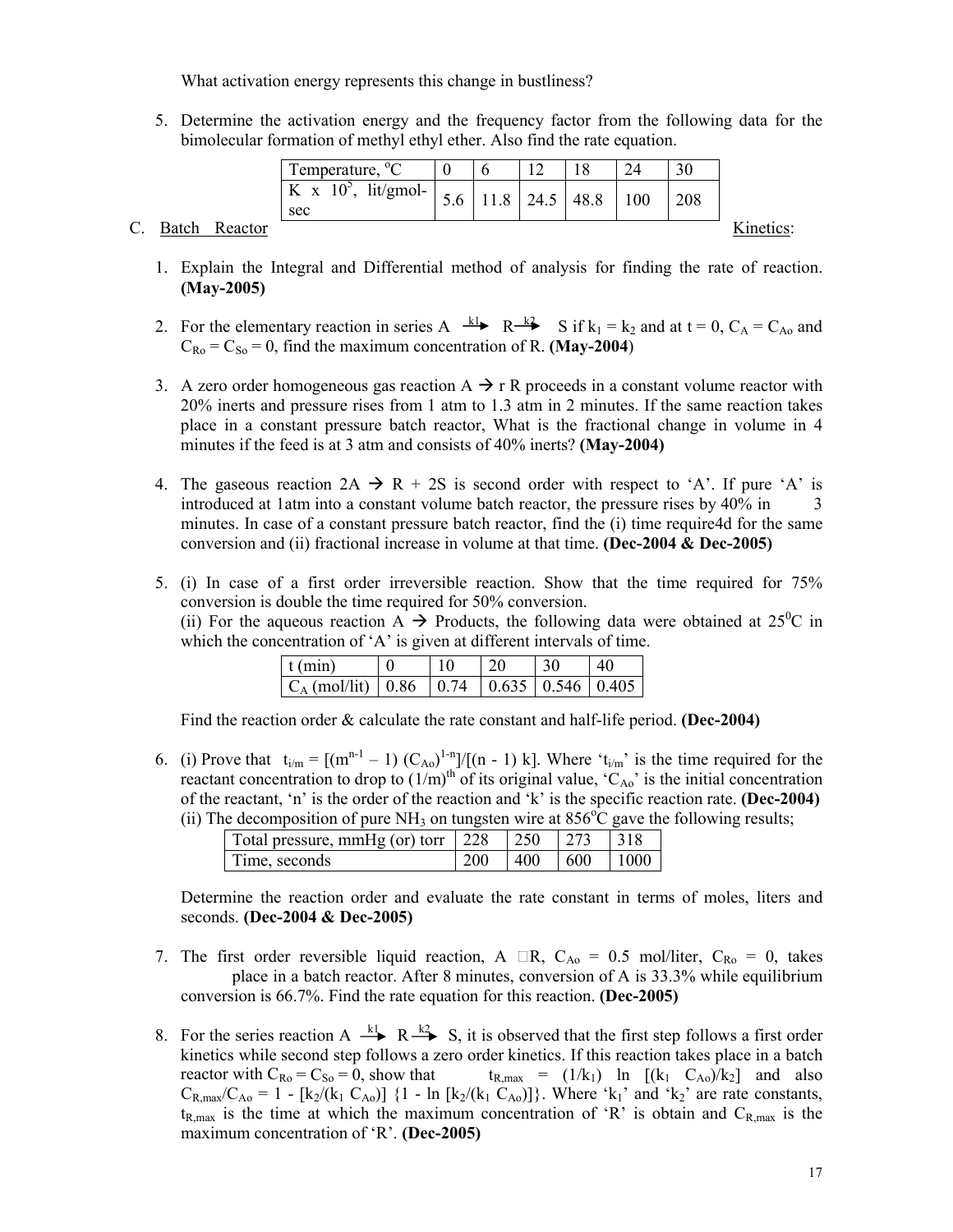9. The acetylation of Benzyl chloride in dilute solution at 102°C was studied. Equi-molal concentrations of Sodium acetate and Benzyl chloride  $(0.757 \text{k-mol/m}^3)$  were used. The following data on the fraction Benzyl chloride remaining with time was reported. **(May-2006)**

| t, k/sec                                                                                                                                                 |  |  |  | $10.80$   24.48   46.08   54.72   69.48   88.56   109.44   126.72   133.74 |       |       | 140.76 |
|----------------------------------------------------------------------------------------------------------------------------------------------------------|--|--|--|----------------------------------------------------------------------------|-------|-------|--------|
| $\left[\frac{\text{(C}_6\text{H}_3\text{CH}_2\text{Cl})}{\text{(C}_6\text{H}_3\text{CH}_2\text{Cl})_0}\right]$ 0.945 0.912 0.846 0.809 0.779 0.730 0.678 |  |  |  |                                                                            | 0.638 | 10619 | 0.590  |

Determine the order of the reaction and the reaction rate constant at this temperature.

10. Addition of HI to cyclohexane in benzene was studied. The reaction is believed to be first order in each reactant and second order overall. The following data were reported for their experiments at 20<sup>o</sup>C using an iodine concentration of  $0.422 \times 10^{3}$  k-mol/m<sup>3</sup>.

| time, sec                                    | 150       | 480   | 870   | 1500  | 2280  |
|----------------------------------------------|-----------|-------|-------|-------|-------|
| $C_{\text{HI}}$ , k-mol/m <sup>3</sup> 0.106 | 0.099     | 0.087 | 0.076 | 0.062 | 0.050 |
|                                              | - - - - - |       |       |       |       |

The initial cyclohexane concentration was  $0.123$  k-mol/m<sup>3</sup>. Are these data consistent with the proposed rate expression? If so determine the reaction rate constant. **(May-2006)**

11. Find the overall order of the irreversible reaction  $2H_2+2NO \rightarrow N_2+2H_2O$  from the following constant volume data using equi-molar amounts of hydrogen and nitric oxide;

| Total pressure, mmHg $\vert$ 200 |     | 240 | $\vert$ 280 | 1320 | 1360 |  |
|----------------------------------|-----|-----|-------------|------|------|--|
| Half life, sec                   | 265 | 186 | 115         | 104  |      |  |

12. Aqueous A at a concentration  $C_{A0} = 1$  mol/lit is introduced into a batch reactor where it reacts away to form product R according to stoichiometry  $A \rightarrow R$ . The concentration of A in the reactor is monitored at various rates as shown below;

|     |                  | (m <sub>1</sub> )       |      | 100 | 200 | 300 | 400 |                          |      |     |
|-----|------------------|-------------------------|------|-----|-----|-----|-----|--------------------------|------|-----|
|     |                  | $\cup_A$<br>$(mol/m^3)$ | 1000 | 500 | 333 | 250 | 200 |                          |      |     |
| For | $\mathcal{L}$ A0 |                         |      |     |     |     |     | $500$ mol/m <sup>3</sup> | find | the |

conversion of reactant after 5 hours in the batch reactor. Find the rate for the reaction

also. **(Dec-2003-Bio)**

13. The aqueous reaction  $A \rightarrow R + S$  proceeds as follows;

|      | min                              |        | 36                                             | 65 | 00 | 160    | $\infty$ |                        |
|------|----------------------------------|--------|------------------------------------------------|----|----|--------|----------|------------------------|
| With | $\cup$ A <sub>2</sub><br>mol/lit | 0.1823 | $\vert 0.1453 \vert 0.1216 \vert 0.1025 \vert$ |    |    | 0.0795 | 0.0494   |                        |
|      |                                  |        |                                                |    |    |        |          | $C_{Ao}$<br>$= 0.1823$ |

mol/liter,  $C_{\text{Ro}} = 0$  and  $C_{\text{So}} = 55$  mol/liter, find the rate equation for this reaction. **(Dec-2004-Bio & May-2005-Bio)**

- 14. (i) Explain the total pressure method of finding reaction rates. (ii) A 10 minute experimental run shows that 75% of liquid reactant is converted to product by a ½ order rate. What would be the amount converted in a half-hour run? **(May-2005-Bio)**
- 15. From the first principles, derive an expression for the maximum concentration of intermediate and time at which it occurs for a series reaction A  $x \rightarrow k \rightarrow R^2$  S

**(Dec-2005-Bio)**

16. A Small reaction bomb fitted with a sensitive pressure-measuring device is flushed out and filled with pure reactant A at 1atm. Pressure. The operation is carried out at  $25^{\circ}$ C, a temperature low enough that the reaction does not proceed to any appreciable extent. The temperature is then raised as rapidly as possible to  $100^{\circ}$ C and the following readings are recorded. The stoichiometry of the reaction is  $2A \rightarrow B$  and after leaving the bomb in the bath over the weekend the contents are analyzed for A, none can be found. Find a rate equation which will satisfactorily fit the data;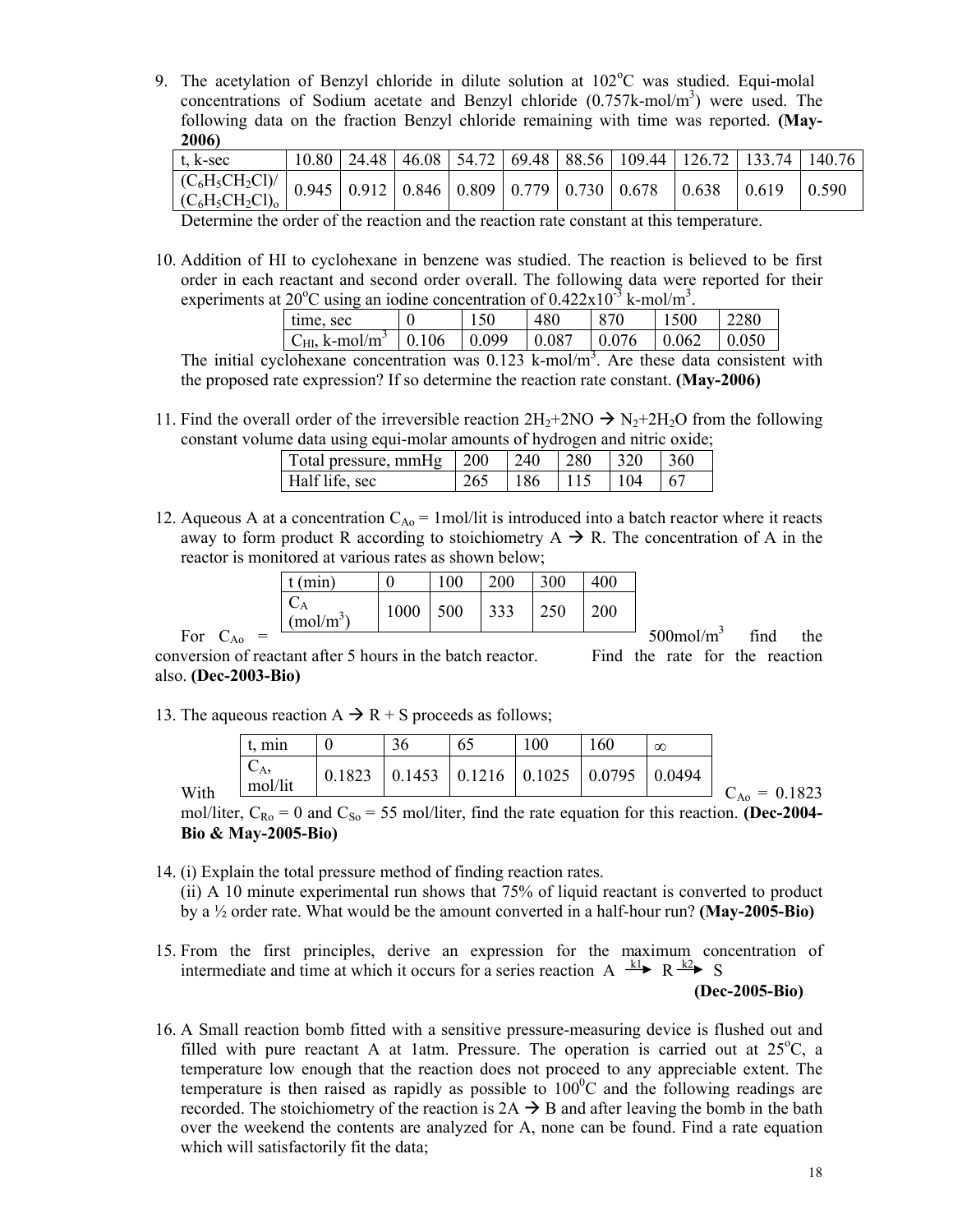| min                                                                                                                 |  |  |  |  |  |  |
|---------------------------------------------------------------------------------------------------------------------|--|--|--|--|--|--|
| $\frac{1}{\pi}$ , atm   1.14   1.04   0.982   0.940   0.905   0.870   0.850   0.832   0.815   0.800   0.754   0.728 |  |  |  |  |  |  |

17. The following data are obtained at  $0^{\circ}$ C in a constant-volume batch reactor using pure gaseous  $A$ ;

| min<br>. .              |     |     |       |     |     |     |      | $\infty$ |
|-------------------------|-----|-----|-------|-----|-----|-----|------|----------|
| $mm$ Hg $\mid$<br>$p_A$ | 760 | 600 | T / J | 390 | 320 | 240 | 21 J |          |

The stoichiometry of the decomposition is  $A \rightarrow 2.5$  R. Find a rate equation. **(May-2006-Bio)** 

# **UNIT-II**

### A. For Single Reactions:

- 1. Derive the performance equation for (i) Plug flow reactor and (ii) Mixed flow reactor. **(May-2004, May-2005, Dec-2004-Bio & Dec-2005-Bio)**
- 2. We are planning to operate a batch reactor to convert A into R. This is a liquid reaction, the stoichiometry is  $A \rightarrow R$ , and the rate of reaction is given in the table.

| $C_A$ , mol/liter                                                                         |  |  |  |  | $\vert 0.1 \vert 0.2 \vert 0.3 \vert 0.4 \vert 0.5 \vert 0.6 \vert 0.7 \vert 0.8 \vert 1.0 \vert 1.3 \vert 0.0$ |  |
|-------------------------------------------------------------------------------------------|--|--|--|--|-----------------------------------------------------------------------------------------------------------------|--|
| $\vert$ -r <sub>A</sub> , mol/lit-min 0.1 0.3 0.5 0.6 0.5 0.25 0.10 0.06 0.05 0.045 0.042 |  |  |  |  |                                                                                                                 |  |

(a) How long must we react each batch for the concentration drop from 1.3 mol/liter to 0.3 mol/liter?

(b) What size of PFR is needed for 80% conversion of 1000 moles of A/hour feed at CAo = 1.3 mol/liter. **(May-2004, May-2005 & May-2004-Bio)**

3. (i) Assuming a stoichiometry of  $A \rightarrow R$  for a first order gas phase reaction, the volume of a PFR for 99% conversion of pure 'A' is calculated to be 32 liters. In fact the reaction stoichiometry is  $A \rightarrow 3R$ . With this corrected stoichiometry, determine the reactor volume required for the same conversion.

(ii) In an isothermal batch reactor in which a first order irreversible aqueous reaction takes place, 70% of reactant 'A' is converted in 13 minutes. Find the space time and space velocity required to effect the same in a PFR and in a MFR. **(Dec-2004)**

- 4. A gas phase reaction  $C_2H_4 + Br_2 \square C_2H_4Br_2$  has the following rate constants at 600K;  $k_1$  = 500 lit/mol-hr and  $k_2$  = 0.032 hr<sup>-1</sup>. If a PFR is to be fed at a rate of 600 m<sup>3</sup>/hr a gas mixture containing  $60\%$  Br<sub>2</sub>,  $30\%$  C<sub>2</sub>H<sub>4</sub> and  $10\%$  inerts by volume at  $600K$  and 1.5 atm, calculate (i) the maximum possible fractional conversion of  $C_2H_4$  to  $C_2H_4Br_2$  and (ii) the volume of the reaction vessel required to get 60% of this maximum conversion. **(Dec-2204)**
- 5. An aqueous phase reaction with a stoichiomtry  $A \rightarrow 2R$  is carried out in a CSTR with a volume of 5 liters and the following data are obtained.

| Run | Feed rate              |                       | Temperature of Conc. of R in the |
|-----|------------------------|-----------------------|----------------------------------|
|     | (cm <sup>3</sup> /sec) | the run $(^{\circ}C)$ | effluent (mol/lit)               |
|     |                        |                       |                                  |
|     |                        |                       |                                  |
|     |                        |                       |                                  |

Find the rate equation for this reaction and also evaluate the activation energy of the reaction, assuming the applicability of Arrhenius law. **(Dec-2005)**

6. The elementary gas phase reaction  $A_3 \rightarrow 3A$  is carried out in a PFR. The rate constant at  $50^{\circ}$ C is  $10^{-1}$  min<sup>-1</sup> and the activation energy is 85 kJ/mol. Pure A<sub>3</sub> enters the reactor at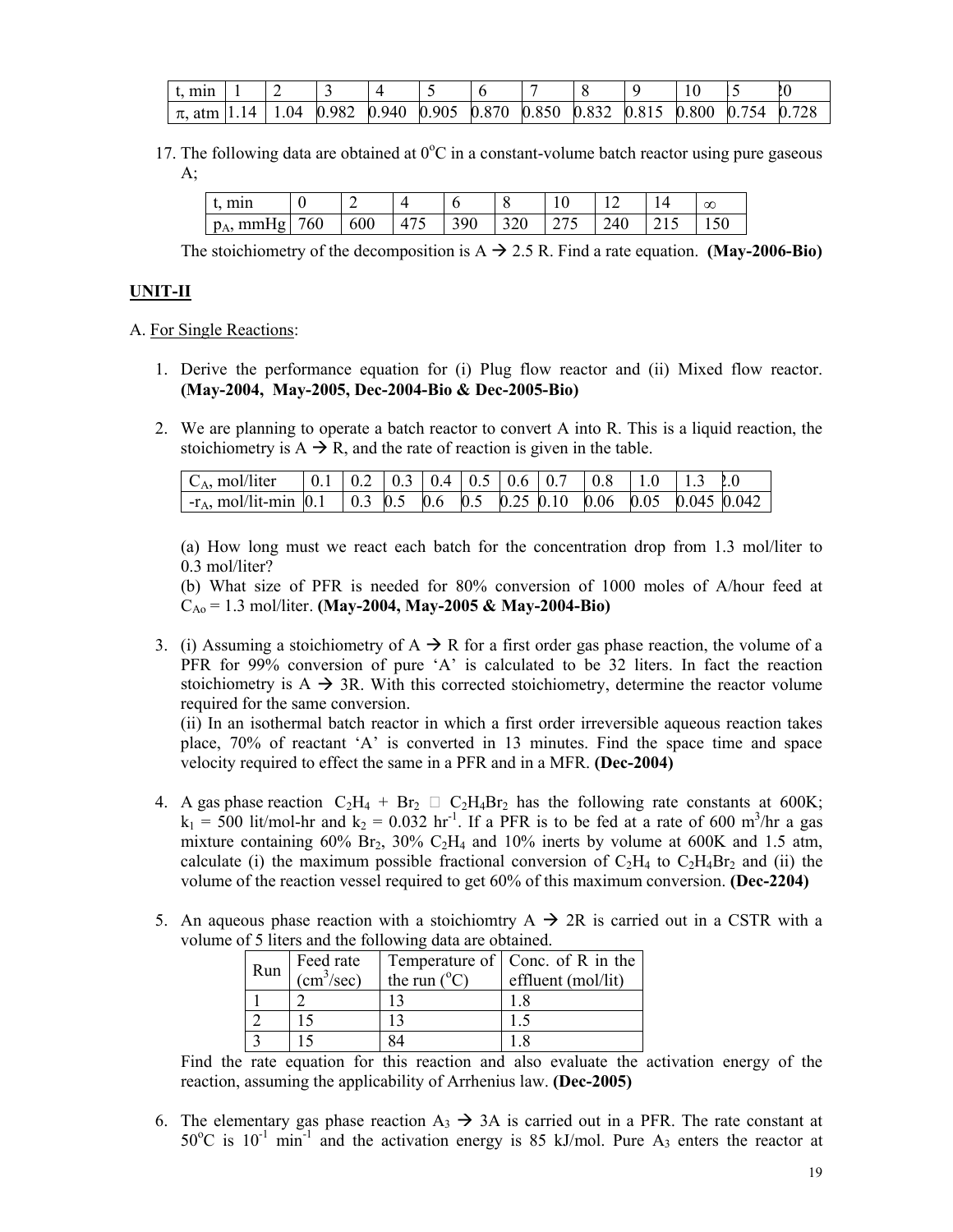10 atm and 127°C and a molar flow rate of 2.5 mol/min. Calculate the space time required to achieve 90% conversion of A3. Assume the applicability of Arrhenius law. **(Dec-2005)**

7. An alcohol 'A' and an acid 'B' are fed to a CSTR in equi-molal proportions. The mechanistic and stoichiometric equation for the reaction is  $A + B \square E + H_2O$ . Where 'E' is the ester produced by the reaction. The reaction occurs at a constant temperature in an acetone solution of these species. The extent of reaction is limited by equilibrium conditions. Neglect volume change on the reaction. The following two data have been reported;

| Space velocity k-sec <sup>-1</sup>                                    | 67.65 |
|-----------------------------------------------------------------------|-------|
| Fraction conversion of acid $\begin{array}{ l} 0.50 \end{array}$ 0.40 |       |
| $1 \cdot 1$ $0 \cdot 3000$                                            |       |

What is the equilibrium degree of conversion? **(May-2006)**

- 8. Acetaldehyde is to be decomposed in a tubular reactor operating at  $520^{\circ}$ C and 101 kPa. The reaction stoichiometry is CH<sub>3</sub>CHO  $\rightarrow$  CH<sub>4</sub> + CO. Under these conditions the reaction is known to be irreversible with a rate constant of  $0.43 \text{ m}^3/\text{kmol-sec}$ . If  $0.1 \text{ kg/sec of}$ acetaldehyde is fed to the reactor, determine the reactor volume necessary to achieve 35% decomposition. **(May-2006)**
- 9. Pure gaseous reactant 'A'  $(C_{A_0} = 100$ millimol/liter) is fed at steady state into a mixed reactor  $(V = 0.1)$  liter) where it dimerizes as  $2A \rightarrow R$ . For different gas feed rates the following data were obtained;

|      |   |      | $v_0$ , liter/hr |    | 30   | 9.0       |      |                             |
|------|---|------|------------------|----|------|-----------|------|-----------------------------|
| Find |   |      | mol/liter        | m- | 85.7 | $66.7$ 50 | 33.3 |                             |
|      | a | rate |                  |    |      |           |      | equation for this reaction. |

10. A high molecular weight Hydrocarbon gas is fed continuously to a heated high temperature mixed reactor where it thermally cracks (homogeneous gas reaction) into lower molecular weight materials collectively called R by a stoichiometry approximated by  $A \rightarrow 5R$ . By changing the feed rate different extents of cracking are obtained as follows:

| $F_{A0}$ , m-mol/hr            | 300 | $1000$   3000   5000 |    |    |
|--------------------------------|-----|----------------------|----|----|
| $C_{A,out}$ , m-mol/liter   16 |     |                      | 50 | 60 |

The internal void volume of the reactor is  $V=0.1$  liter and at the temperature of the reactor the feed concentration is  $C_{A_0} = 100$  millimol/lit. Find a rate equation to represent the cracking reaction.

11. The data in the following table have been obtained on the decomposition of gaseous reactant A in a constant vol. batch reactor at  $100^{\circ}$ C.

| $t, \sec \ 0$                                                                                    | $\vert$ 20 | -40 |  |  |  | $\mid 60 \mid 80 \mid 100 \mid 140 \mid 200 \mid 260 \mid 330 \mid 20$ |  |
|--------------------------------------------------------------------------------------------------|------------|-----|--|--|--|------------------------------------------------------------------------|--|
| $\vert$ p <sub>A</sub> , atm <sup>[1.00]</sup> 0.80 0.68 0.56 0.45 0.37 0.25 0.14 0.08 0.04 0.02 |            |     |  |  |  |                                                                        |  |

The stoichiometry of the reaction is  $2A \rightarrow R+S$ . What size PFR (in liters) operating at 100C and 1 atm can treat 100 mol A / hour in a feed consisting of 20% inerts to obtain 95% conversion of A.

12. A homogeneous liquid phase reaction A  $\rightarrow$  R, -r<sub>A</sub> = k C<sub>A</sub><sup>2</sup>, takes place with 50% conversion in a mixed reactor.

(a) What will be the conversion, if one 6 times as large replaces this reactor – all else remaining unchanged?

(b) What will be the conversion, if this reactor is replaced by a PFR of equal size – all else remaining unchanged? **(Dec-2003-Bio, Dec-2004-Bio, Dec-Bio-2005 & May-2006-Bio)**

- 13. For the homogeneous gas phase reaction  $A \rightarrow R$ , find the space velocity from the following data;
	- \* Reaction temp.  $= 215^{\circ}$ C.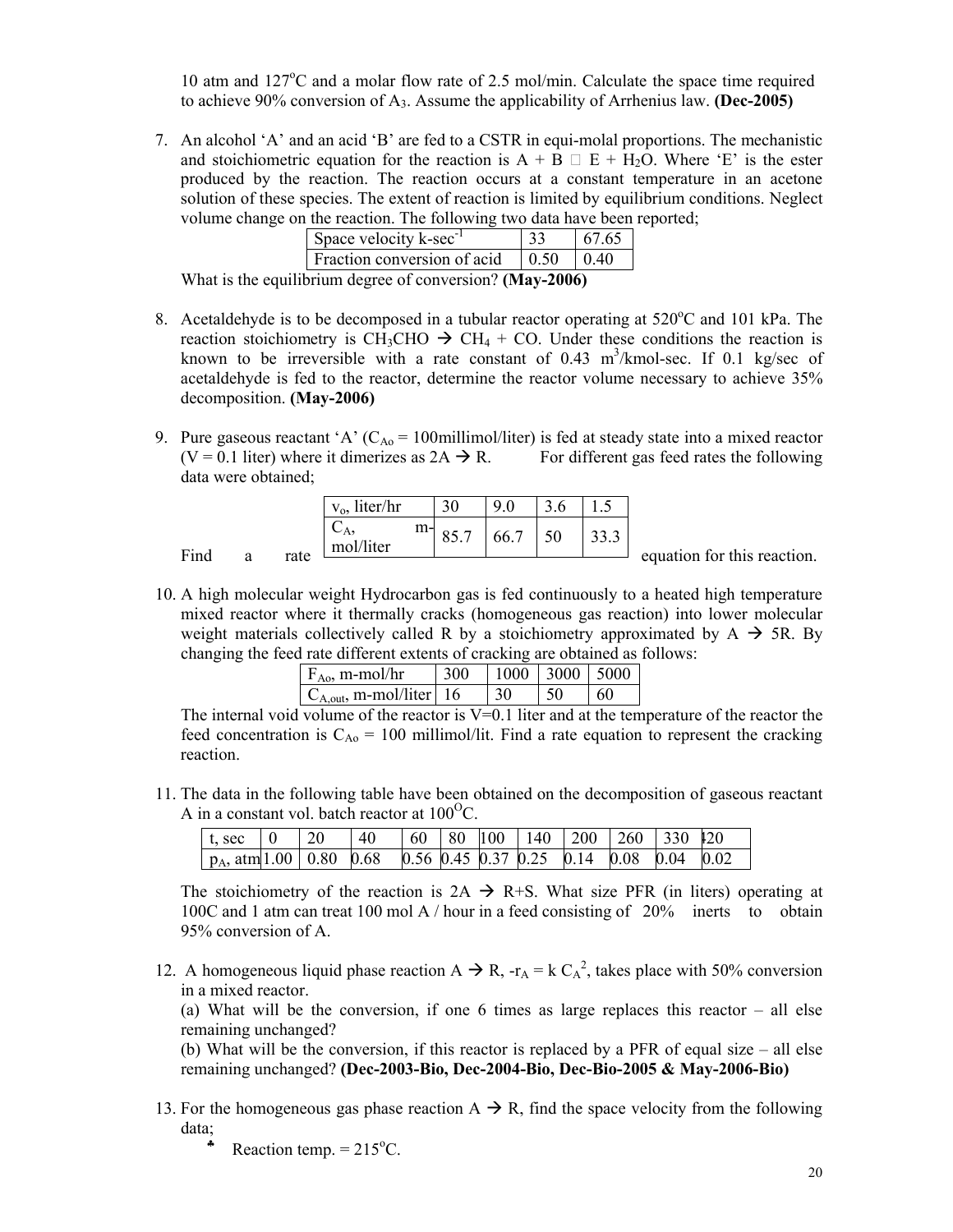- Feed consists of 50% A and 50% inerts.
- Initial concentration of  $A = 0.0625$  mol/lit.
- Percentage conversion of  $A = 80\%$ .
- Rate equation is  $-r_A = 10^{-2} C_A^{1/2}$
- B. Single Reaction & Multiple Reactor Design:
	- 1. (i) Write a brief note on Optimum recycle operations.
		- (ii) For auto catalytic reaction  $1/(-r_A)$  decreasing to a min at  $X_A = 0.4$  and then increasing in  $1/(-r_A)$  versus  $X_A$  graph. Four engineers suggest the following;

Engineer 1: PFR Engineer 2: CSTR Engineer 3: PFR up to  $X_A = 0.4$ 

Engineer 4: CSTR up to  $X_A$ = 0.4 followed by PFR.

Discus which scheme provides a minimum reactor volume to achieve  $X_A = 0.98$ . **(May-2004)**

- 2. Obtain the optimum time and maximum concentration of 'R' in  $A \rightarrow k^1$  R  $\rightarrow k^2$  S (first order) conducted in a CSTR. **(May-2004, Dec-2005-Bio & May-2006-Bio)**
- 3. 100 lit/hr of a radioactive fluid having a half-life of 20hr is to be treated by passing it through two ideal stirred tanks in series. The volume of each stirred tank is 40,000 liters. In passing through this system, by how much has the activity decayed? The reaction follows first order kinetics with a constant density. **(Dec-2004)**
- 4. At present the conversion is 66.67% for an elementary, second order reaction  $2A \rightarrow 2R$  when operating in an isothermal PFR with  $R = 1$ . Determine the conversion, if the recycle stream is shut-off. **(Dec-2004 & Dec-2005)**
- 5. The kinetics of the aqueous phase decomposition of  $A$  is investigated in two mixed reactors in series, the second having twice the volume of the first reactor. At steady state with a feed concentration of 1 mol(A)/liter and mean residence time of 96 seconds in the first reactor, the concentration in the first reactor is 0.5 mol(A)/liter and in the second is 0.25 mol(A)/liter. Find the kinetic equation for the decomposition. **(May-2005 & Dec-2005-Bio)**
- 6. Your company has two mixed reactors of unequal size for producing a specified product formed by homogeneous first order reaction. How these reactors should be connected to achieve a maximum production rate. **(May-2005 & Dec-2005-Bio)**
- 7. We wish to treat 10 liters/min of liquid feed containing 1mol A/liter to 99% conversion. The stoichiometry and kinetics of the reaction are given by

 $A \rightarrow R$ ,  $-r_A = C_A$  (mol / liter-min)  $0.2+C_A$ 

Suggest a good arrangement for doing this using two MFR, and find the size of the two units needed. Sketch the final design chosen.

- 8. At present the elementary liquid phase reaction  $A+B \rightarrow R+S$  takes place in a PFR using equimolar quantities of A and B. Conversion is 96%,  $C_{A0} = C_{B0} = 1$  mol./lit. If a Mixed reactor ten times as large as the PFR were hooked up in series with the existing unit, which unit should come first and by what fraction could productivity be increased for that setup?
- 9. The elementary irreversible aqueous-phase reaction  $A+B \rightarrow R+S$  is carried out isothermally as follows;
	- $\triangleright$  Equal volumetric flow rates of two liquid streams are introduced into a 4-liter mixing tank. One stream contains 0.02mol A/liter, while the other 1.40 mol B/liter.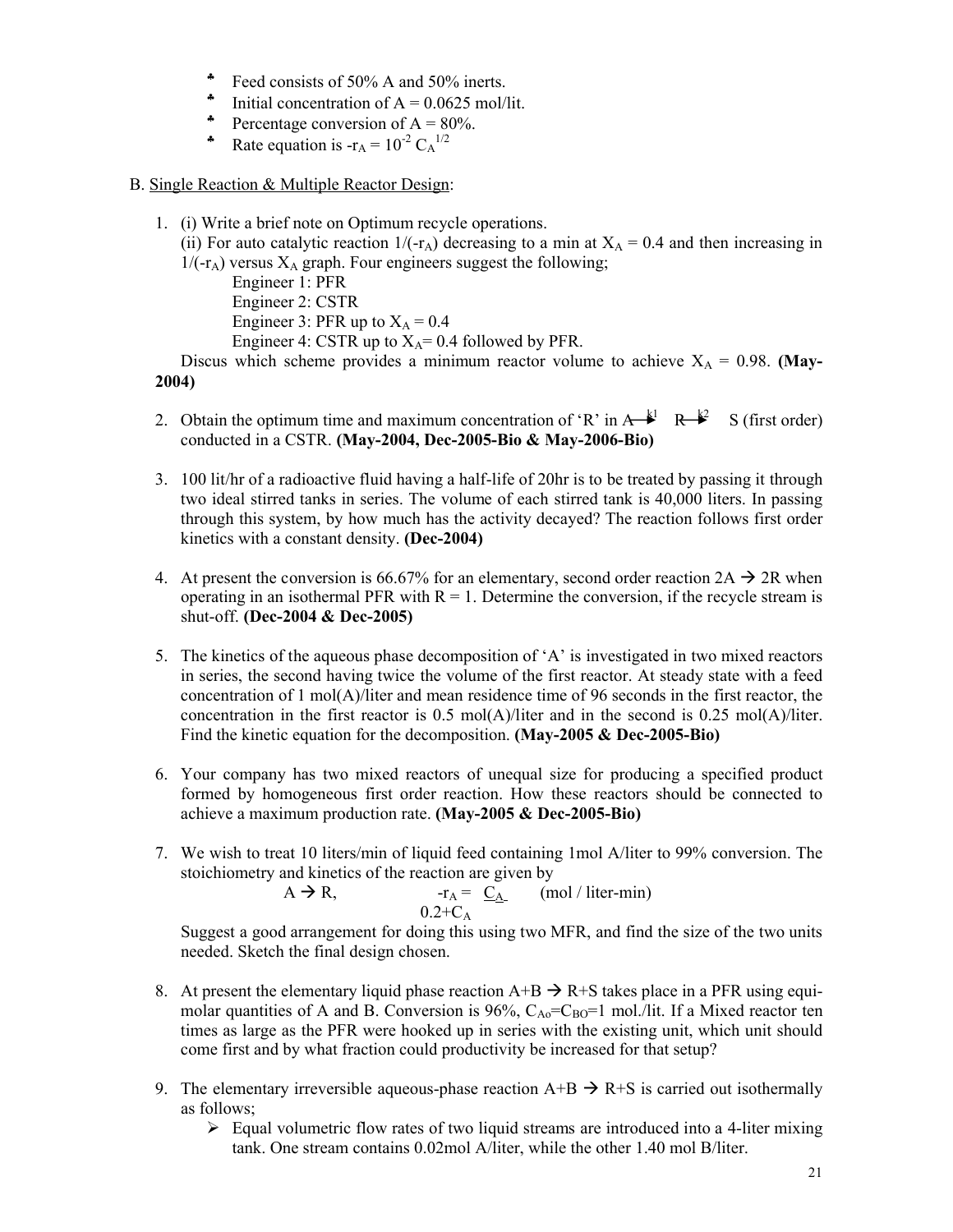- $\triangleright$  The mixed stream is then passed through a 16-liter PFR.
- $\triangleright$  We find that some R is formed in the mixed tank, its concentration being 0.002mol/liter.

Assuming that the mixing tank acts as a MFR, find the concentration of R at the exit of the PFR as well as the fraction of initial A that has been converted in the system.

10. Reactant A decomposes with stoichiometry  $A \rightarrow R$  and with rate dependent only on  $C_A$ . The following data on this aqueous decomposition are obtained in a MFR;

| sec<br>τ.                               | 14  | $\overline{\phantom{a}}$ | 29  | 30  | 29<br>∠ フ |     | 24  | 10  |     | 1 <sub>0</sub><br>$\sqrt{2}$ | LO  |
|-----------------------------------------|-----|--------------------------|-----|-----|-----------|-----|-----|-----|-----|------------------------------|-----|
| $\sqrt{ }$<br>$\mathcal{L}_{\text{A0}}$ | 200 | 190                      | 180 | 170 | 160       | 150 | 140 | 130 | 120 | 110                          | 101 |
| $\cap$<br>$C_{\rm A}$                   | 100 | 90                       | 80  | 70  | 60        | 50  | 40  | 30  | 20  | 10                           |     |

Determine which setup, plug flow, mixed flow, or any two-reactor combination gives minimum  $\tau$  for 90% conversion of a feed consisting of C<sub>Ao</sub> = 100. Also find this  $\tau$  minimum.

- 11. Prove that the performance of series of 'N' mixed flow reactors is equivalent to single plug flow reactor. **(Dec-2003-Bio & May-2006-Bio)**
- 12. A reaction with rate expression  $-r_A = k C_A^2$  is carried out in 3-equal size mixed reactors in series. When (k  $\tau C_{A0}$ ) = 1.2, find the fractional conversion in each reactor by an algebraic method. Assume constant volume operation. Where 'k' is the reaction rate constant, ' $\tau$ ' is the space time and 'CAo' is the initial concentration of reactant. **(May-2004-Bio)**
- 13. It is Suspected that the gas reaction  $A + B \square R$  is an elementary reversible reaction and the reaction is carried out in a PFR. Develop the isothermal performance equation for these kinetics, if the feed contains A, B, R and inert. Show how to test this equation for an equimolar feed of 'A' and 'B'. **(Dec-2005-Bio)**

### **UNIT-III**



For 90% conversion of A, find the concentration of R in the product stream. Equal volumetric flow rates of the A and B streams are fed to the reactor, and each stream has a concentration of 20 mol/liter of reactant. The flow in the reactor follows (a) Plug flow (b) Mixed flow. **(Dec-2003-Bio)**

2. Consider the parallel decomposition of A,  $C_{A0} = 2$ ,

$$
A \n\begin{matrix}\nR & r_R = 1 \\
S & r_S = 2 C_A \\
T & r_T = C_A^2\n\end{matrix}
$$

Find the maximum expected  $C_S$  for isothermal operations (a) in a MFR (b) in a PFR (c) in a reactor of your choice if unreacted A can be separated from the product stream and returned to the feed at  $C_{Ao} = 2$ . **(May-2004-Bio)** 

3. Reactant A decomposes in an isothermal batch reactor  $(C_{A0}=100)$  to produce wanted R and unwanted S and the following progressive concentration readings are recorded;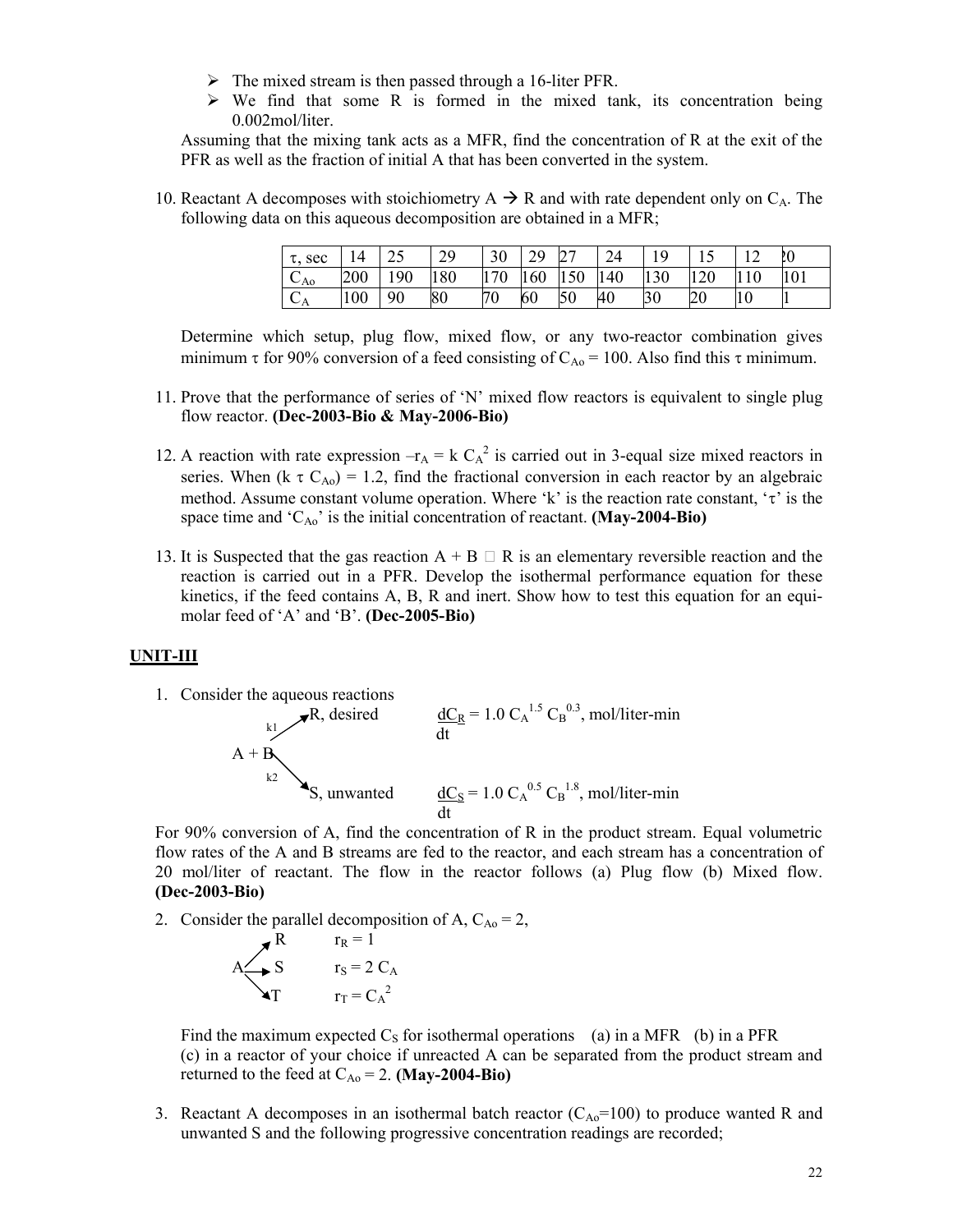|       | $C_A   100$ | $\vert 90 \vert 80 \vert 70 \vert 60 \vert 50$ |   |    | 40 30 20 |    |    |    |    |
|-------|-------------|------------------------------------------------|---|----|----------|----|----|----|----|
| $C_R$ | 0           | И                                              | 9 | 25 | 35       | 45 | 55 | 64 | 71 |

Additional runs show that adding R or S does not affect the distribution of products formed and that only A does. Also, it is noted that the total number of moles of A, R, and S is consistent.

(a) Find the  $\varphi$  versus  $C_A$  curve for this reaction

With a feed of  $C_{Ao}$  = 100 and  $C_{Af}$  = 10, find  $C_R$ 

(b) from a MFR (c) from a PFR

(d) Repeat part (b) & (c) with the modification that  $C_{A0} = 70$ .

4. Substance A in the Liquid phase produces R and S by the following reactions:

 R----First order A

$$
\sum_{i=1}^{n} S_{i} = -F
$$

A feed ( $C_{A0} = 1.0$ ,  $C_{R0} = 0$ ,  $C_{S0} = 0$ ) enters two mixed reactors in series ( $\tau_1 = 2.5$  min,  $\tau_2$  = 5 min) knowing the composition in the first reactor (C<sub>A1</sub> = 0.4, C<sub>R1</sub> = 0.4, C<sub>S1</sub> = 0.2), find the composition leaving the second reactor. **(Dec-2004)**

5. Substance A in the Liquid phase produces R and S by the following reactions: 2

$$
A \n\begin{matrix}\nR & r_R = k_1 C_A \\
S & r_S = k_2 C_A\n\end{matrix}
$$

The feed (C<sub>Ao</sub> = 1.0, C<sub>Ro</sub> = 0, C<sub>So</sub> = 0) enters two mixed reactors in series ( $\tau_1$  = 2.5 min,  $\tau_2$  = 10 min) knowing the composition in the first reactor (C<sub>A1</sub> = 0.4, C<sub>R1</sub> = 0.4, C<sub>S1</sub> = 0.2), find the composition leaving the second reactor (using fractional yield concept). **(May-2004 & May-2006-Bio)**

6. Under appropriate conditions A decomposes as follows;  $A \frac{k1 = 0.1/MIN}{R}$  R  $k2 = 0.1/MIN$  S

R is to be produced from 1000 liter/hr of feed in which  $C_{A0} = 1$  mol/liter,  $C_{R0} = C_{S0} = 0$ . (a) What size of PFR will maximize the concentration of R, and what is the concentration in the effluent stream from this reactor?

(b) What size of MFR will maximize the concentration of R, and what is  $C_{R,max}$  in the effluent stream from this reactor? **(Dec-2004-Bio)**

7. For the following parallel reactions

$$
A_1 \xrightarrow{k_1} A_2
$$
  
\n
$$
A_1 + A_2 \xrightarrow{k_2} A_3
$$
 given  $(k_1/k_2) = 5$ 

How will you determine the concentration  $C_{A2}$  as a function of  $C_{A1}$ ?

8. (b) Determination of  $C_{R, max}$  and  $\tau_{opt}$  in CSTR for the following Reactions;

$$
A + B \rightarrow R
$$
  
R + B  $\rightarrow$  S

9. For  $A \xrightarrow{k1} R \xrightarrow{k3} S$ <br> $T \xrightarrow{k4} U$ At t = 0, C<sub>A</sub> = C<sub>Ao</sub> and C<sub>Ro</sub> = 0; –r<sub>A</sub> = k<sub>1</sub> C<sub>A</sub> for 'R', –r<sub>A</sub> = k<sub>2</sub> C<sub>A</sub> for 'T',  $-r_R = k_3 C_R$  for 'S' and  $-r_R = k_4 C_R$  for 'U'. Derive  $C_A/C_{A_0}$  and  $C_R/C_{A_0}$ . (May-2004)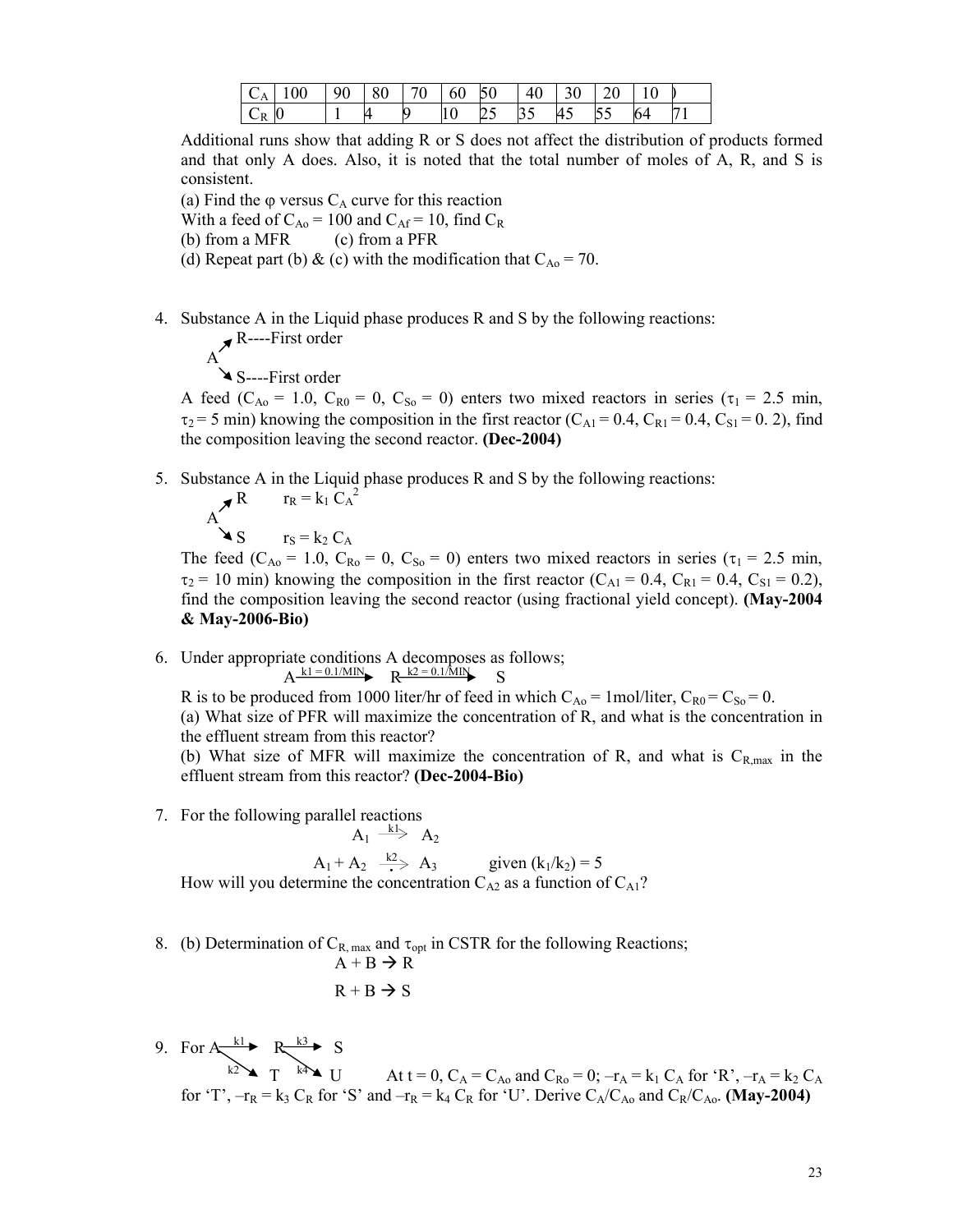10. 'A' and 'B' react with each other as follows;

| $2A \rightarrow R$    | $r_R = k_1 C_A^2$   |
|-----------------------|---------------------|
| $A + B \rightarrow S$ | $r_S = k_2 C_A C_B$ |
| $2B \rightarrow T$    | $r_T = k_3 C_B^2$   |

Find what ratio of 'A' and 'B' should be maintained in a MFR so as to maximize the fractional yield of desired product 'S'. **(May-2006)**

11. We have a mixture consisting of 90 mole% 'A' (45 mol/lit) and 10 mole% impurity 'B' (5 mol/lit). To be satisfactory quality the ratio of 'A' to 'B' in the mixture must be 100 to 1 or higher. 'D' reacts with both 'A' and 'B' as follows;

$$
A + D \rightarrow R \qquad \qquad -r_A = 21 C_A C_D
$$
  

$$
B + D \rightarrow S \qquad \qquad -r_B = 147 C_B C_D
$$

Assuming that the reaction go to completion, how much 'D' need be added to a batch of mixture to bring about the desired quality. **(May-2006)**

### **UNIT-IV & V**

- 1. Explain the graphical design procedure for determining the size of given reactor for a given temperature progression. **(Dec-2003-Bio)**
- 2. Between  $0^{\circ}$ C and  $100^{\circ}$ C determine the equilibrium conversion for the elementary aqueous reaction

$$
A \Box R \begin{cases} \Delta G^{o}_{298} = -14130 \text{ J/mol} \\ \Delta H^{o}_{298} = -75300 \text{ J/mol} \end{cases} C_{PA} = C_{PR} = \text{constant}
$$

(a) Present the result in the form of a plot of Temperature versus conversion.

(b) What restrictions should be placed on the reactor operating isothermally if we are to obtain a conversion of 75% or higher?

3. The reversible first-order gas reaction is to be carried out in a MFR. For operations at 300K the volume of reactor required is 100liters for 60% conversion of A. What should be the volume of the reactor for the same feed rate and conversion but with operations at 400K?

| <u>Data</u> : $k_1 = 10^3$ exp [-2416/T] | $\Delta C_{P} = C_{PR} - C_{PA} = 0$                                        |
|------------------------------------------|-----------------------------------------------------------------------------|
|                                          | $\Delta H_r$ = -8000 cal/mol at 300K   K, equilibrium constant = 10 at 300K |
| Feed consists of pure A.                 | 1 Total pressure stays constant.                                            |

- 4. (i) Write brief notes on multiple stationary states in CSTR for Exothermic reactions. (ii) For exothermic adiabatic reaction conducted in a CSTR, say for a reaction  $A \rightarrow B$ , you should be very careful of feed temperature, otherwise there may be unstable operation – Discuss. **(May-2004 & Dec-2005-Bio)**
- 5. (i) Derive the energy balance equation for the relation between temperature (T) and fractional conversion  $(X_A)$  in an adiabatic batch reactor. **(May-2004)** (ii) A liquid phase reaction  $A \rightarrow B$  is to be conducted in a CSTR at steady state at 163<sup>o</sup>C. The temperature of feed is  $20^{\circ}$ C and  $90\%$  conversion of A is required. Determine the volume of CSTR to produce 130 kg/hour of B and calculate heat load process. Use the following data;  $\Delta H_{R, A} = -87 \text{ KJ/mol}, \rho = 0.95 \text{ kg/m}^3, M_A = M_B = 200 \text{ gm/mol}, C_P = 2.0 \text{ J/gm-K} \&$  $k_A = 0.8$  hr<sup>-1</sup> at 163<sup>o</sup>C. (**May-2004**)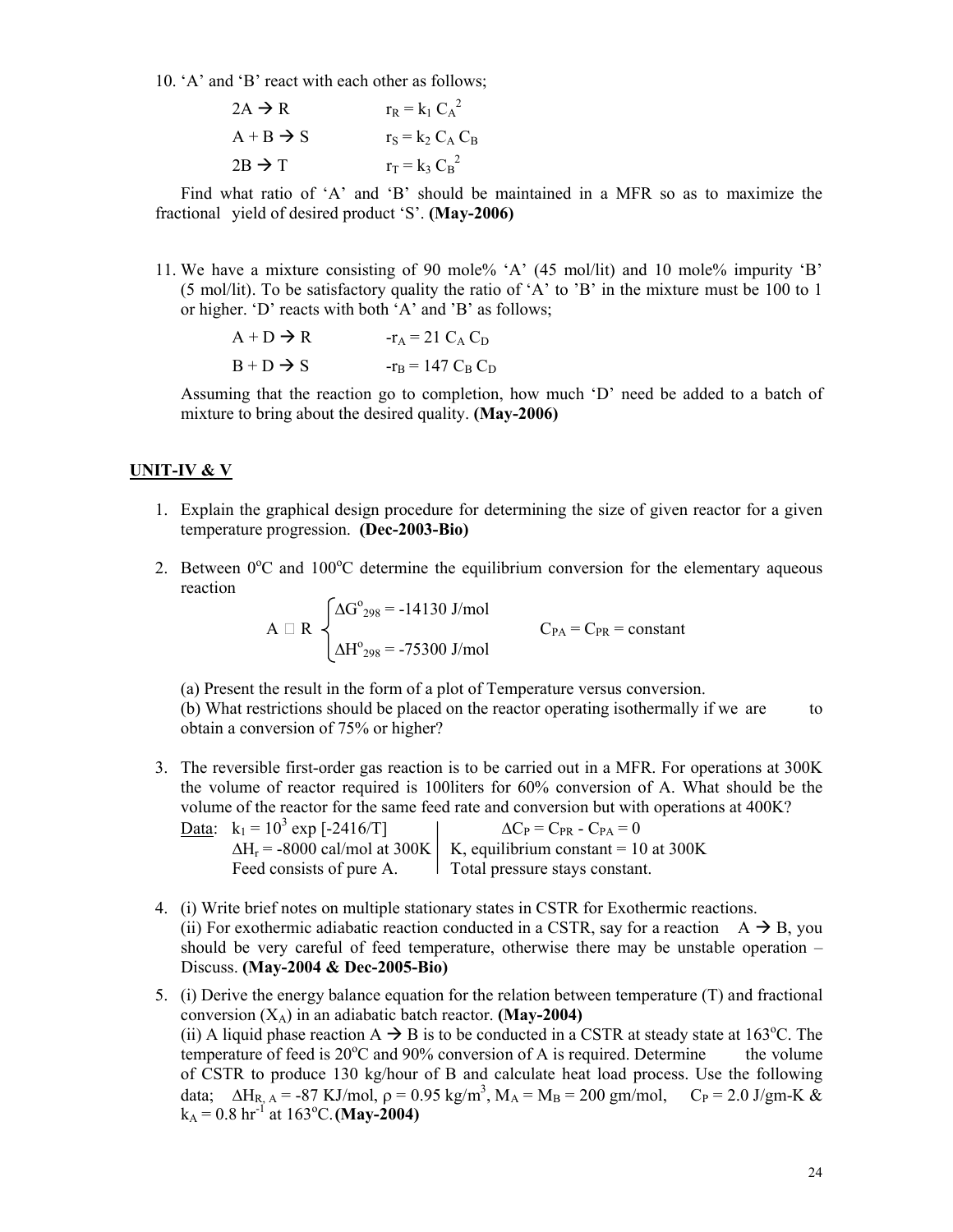- 6. An irreversible Isomerization reaction  $A \rightarrow R$  is carried out in a liquid phase in MFR. The reaction is first order and the rate constant at  $165^{\circ}$ C is 0.7 hr<sup>-1</sup>. The activation energy of the reaction is 120 kJ/mol and the heat of reaction is -350 kJ/kg. The heat capacity of the reactants and products are 1.95 kJ/kg-K, the volumetric flow rate is 0.33  $m<sup>3</sup>/hr$ , and the feed temperature is  $20^{\circ}$ C. If the conversion is 95%, calculate (a) the reactor size and (b) the temperature of the reaction mixture, if the reactor is operated adiabatically. **(Dec-2004)**
- 7. Explain the graphical design procedure for finding the reactor size for adiabatic operations of Plug flow and Mixed flow reactors. **(May-2005 & Dec-2005))**
- 8. The flow through a tubular reactor, in which a first order irreversible liquid phase reaction takes place, is increased by 20% and in order to maintain the same fractional conversion it is decided to change the reactor operating conditions. The reaction has an activation energy of 4 kcal/mol and the initial temperature is 150°C. Find the new operating temperature of the reactor. **(Dec-2004 & Dec-2005)**
- 9. Discuss the stability criteria for exothermic reactions in Mixed flow reactors. **(May-2005)**
- 10. Methanol can be manufactured by the gas phase reaction CO (g) +  $2H_2$  (g)  $\leftrightarrow$  CH<sub>3</sub>OH (g) at 400K and 1.013 bar. The following data are available;

$$
\Delta H_{298} = -90.71 \text{ kJ/mol}
$$
  $\Delta G_{298} = -24.33 \text{ kJ/mol}.$ 

(i) Calculate the equilibrium composition at 400K ( $R = 8.319$  J/mol-K)

(ii) If heat capacity of each reactants and products are equal, will heat of reaction be constant?

(iii) If one mole of product is formed from one mole of reactant  $(A \rightarrow B)$ , will heat of reaction be independent of temperature? **(May-2004)**

11. Consider a CSTR that is used to carry out a reversible Isomerization reaction of the type A  $\leftrightarrow$  B; where both the forward and reverse reactions are first order.

Data: Feed is pure species A,  $C_{PA}$  = 1255 J/mol-K &  $C_{PB}$  = 1172 J/mol-K,  $k_1 = 8.83 \times 10^4 \exp(-6290/T)$ , sec<sup>-1</sup>

 $k_2 = 4.17$  x  $10^{15}$  exp (-14947/T), sec<sup>-1</sup>; where 'T' is the temperature in degree Kelvin. (i) Is the reaction exothermic or endothermic? What is the standard enthalpy change for the reaction? (ii) What is the equilibrium fraction conversion at 340K?

12. A irreversible liquid phase dimerization reaction of the type  $2M \rightarrow D$  follows second order kinetics. You have been asked to estimate the fraction of the monomer that can be converted to dimmer in an existing CSTR designed for adiabatic operation. The reactor volume is 0.4  $m<sup>3</sup>$  and the available input volumetric flow rate is 1.3  $m<sup>3</sup>/k$ sec of pure monomer. Data;

Inlet temperature = 312K,  $\Delta H_{r, 300K}$  = -42 kJ/mol 'D' formed, liquid heat capacity = 2.0 J/cm<sup>3</sup>-K, Monomer feed concentration = 16 kmoles/m<sup>3</sup>, Thermal expansion effects may be neglected and  $k = 2.7 \times 10^9$  exp (-12185/T), m<sup>3</sup>/mol-ksec; 'T' is in degree Kelvin.

13. Write brief notes on the following;

(i) Limit cycles and Oscillating reactions

(ii) Parameter sensitivity in flow reactors. **(May-2004)**

14. A dissociation reaction of the type  $A \rightarrow B + C$  is being studied in a pilot plant reactor having a volume of  $0.5 \text{ m}^3$ . The reaction involves ideal gases with the following heat capacities;  $C_{P,A}$  = 160 J/mol-K,  $C_{P,B}$  = 120 J/mol-K and  $C_{P,C}$  = 120 J/mol-K. Pure 'A' is charged to the reactor at 400 kPa and 300K. The reaction is first order in species 'A'. The variation of the reaction rate constant with temperature is given below;